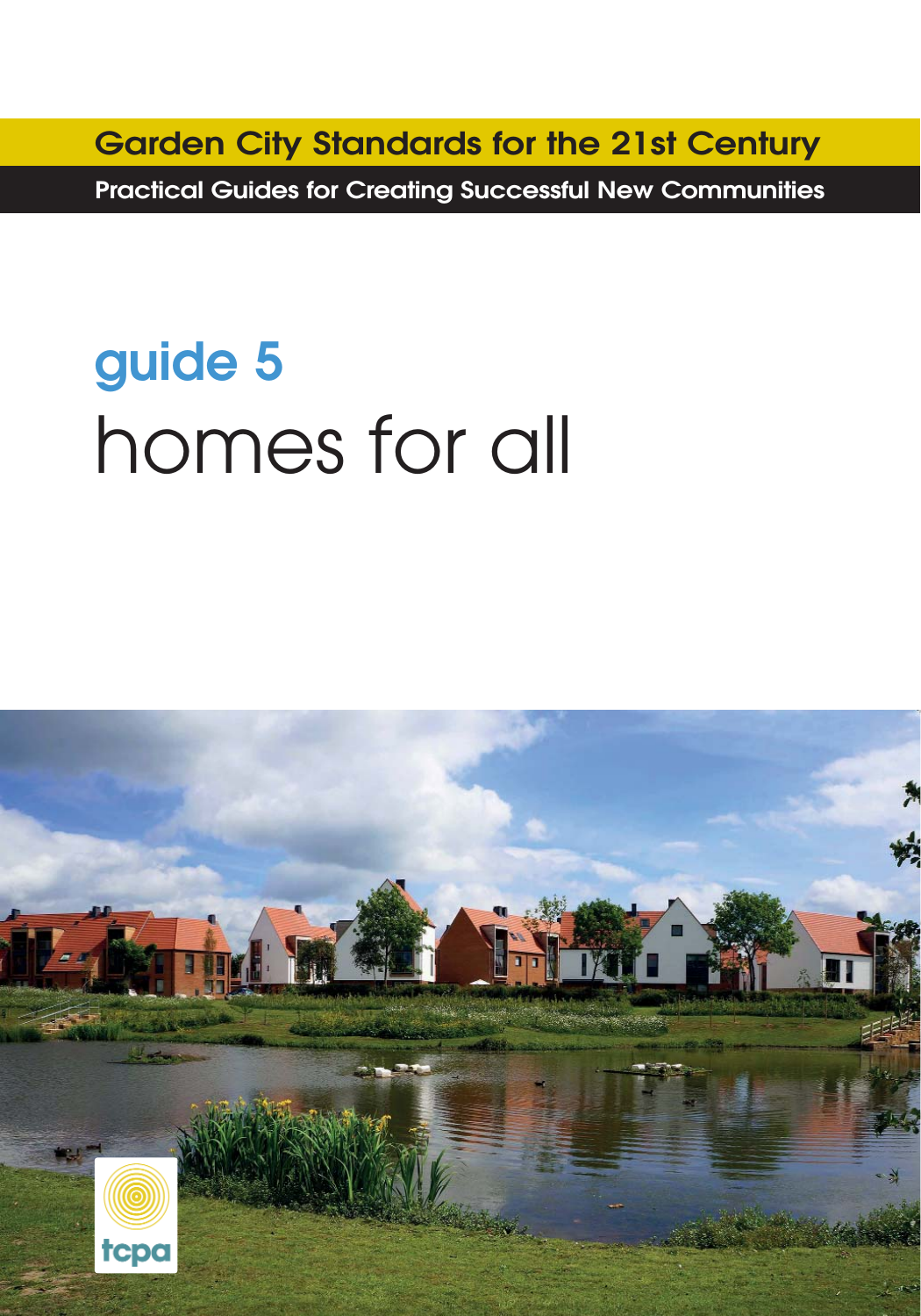

Practical Guides for Creating Successful New Communities **Guide 5: Homes for All** © TCPA. Living Draft, published March 2016

Town and Country Planning Association 17 Carlton House Terrace London SW1Y 5AS t: +44 (0)20 7930 8903 www.tcpa.org.uk

#### **Acknowledgements**

The TCPA is grateful for the generous support of David Lock Associates and the Lady Margaret Patterson Osborn Trust. The views expressed in this Practical Guide are based on policy analysis, case studies and feedback at an expert roundtable and are not necessarily those of the Guide's sponsors.



**The Lady Margaret Patterson Osborn Trust**

The TCPA is also grateful to the housing experts that attended a stakeholder roundtable to inform the preparation of this Practical Guide. The Guide aims to reflect the range of opinions expressed at the roundtable, but not every detail contained within it reflects the opinions of all the attendees at the discussion. It does, however, reflect the spirit of constructive collaboration and considered debate.

Cover photograph of housing at Derwenthorpe courtesy of Joseph Rowntree Housing Trust.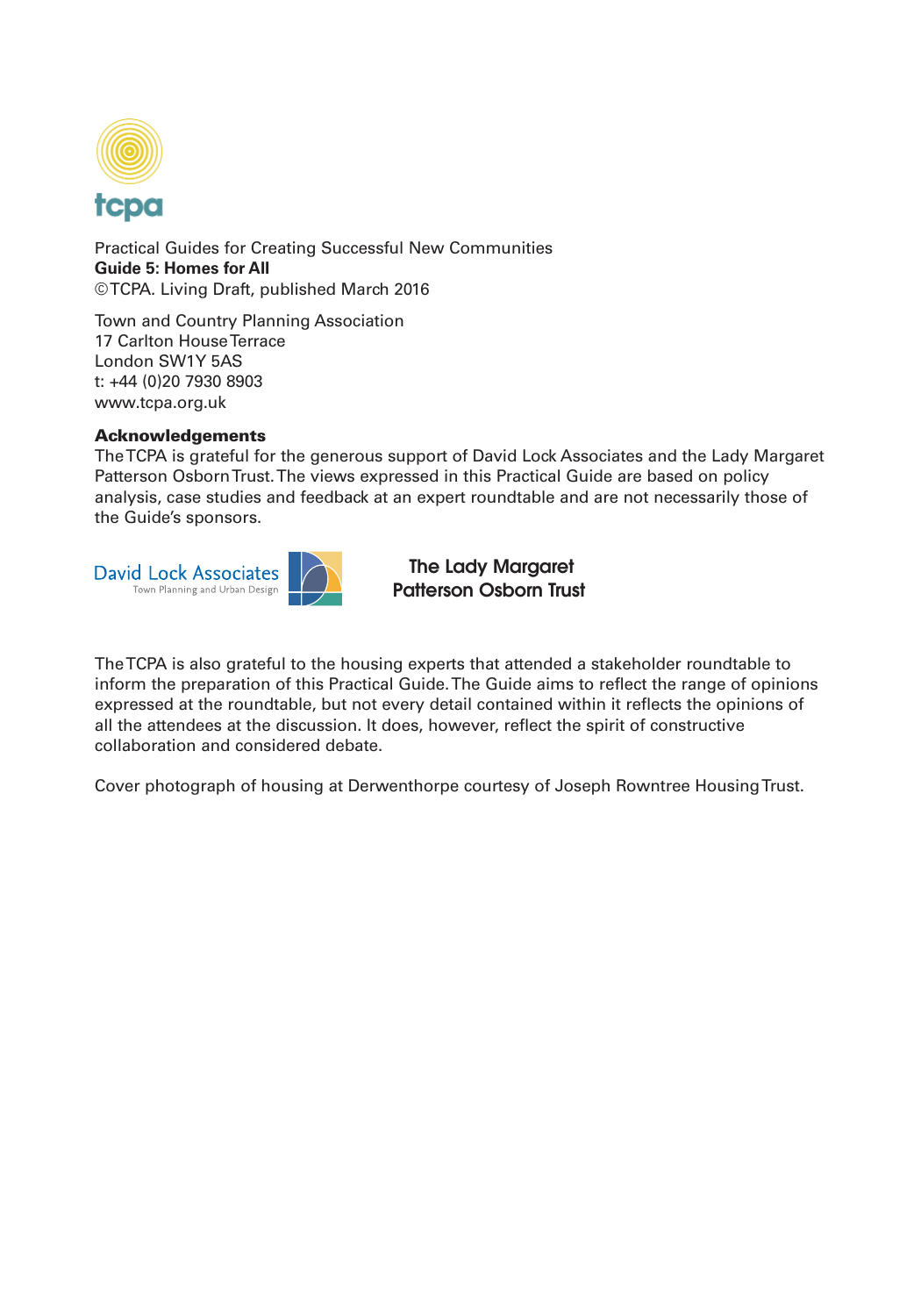### guide 5 **homes for all**

### contents

- **The TCPA Practical Guides 2**
- **Summary 3**
- **1 Introduction 4**

#### **2 The policy context 5**

- **2.1** Housing policy
- **2.2** Planning policy
- **2.3** Housing standards

#### **3 Principles for success 11**

- **3.1** Delivering genuinely affordable homes for all based upon a robust analysis of need
- **3.2** Delivering a diverse housing mix
- **3.3** Delivering desirable homes fit for the future

#### **4 Case studies 18**

- **4.1** Community cohousing Cannock Mill, Colchester
- **4.2** Zero-carbon homes North West Bicester
- **4.3** Self-build Homeruskwartier district, Almere, the Netherlands
- **5 Current funding opportunities 21**
- **6 Sources of further information 22**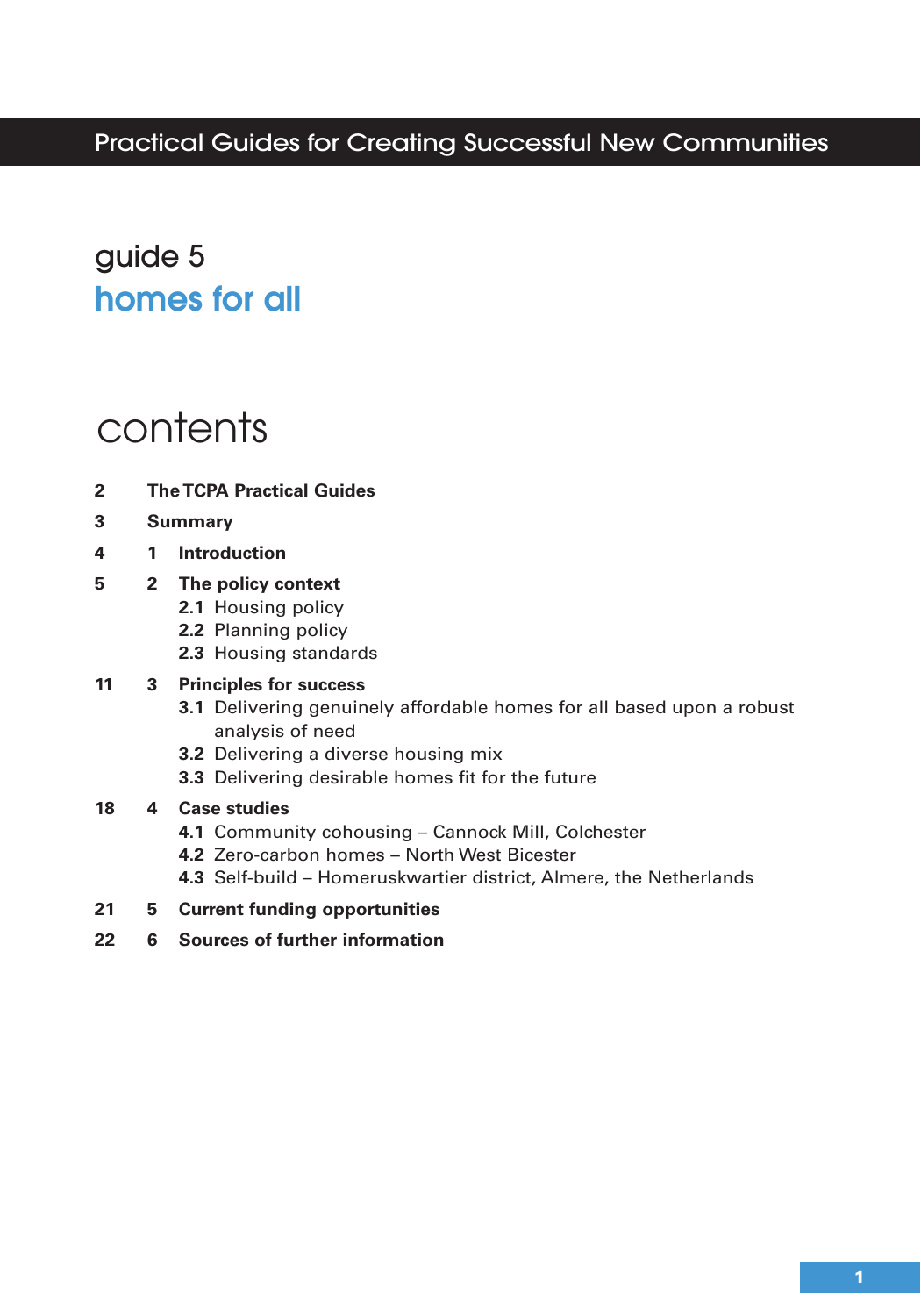### **The TCPA Practical Guides**

Across the UK there is a shortage of housing, and it is increasingly understood that we need to plan and build new, large-scale developments, as well as renewing existing towns and villages. At the same time, many people worry that any new places built will be no more than soulless, unattractive dormitory suburbs. How can we prevent such outcomes? How can we ensure that new large-scale developments become socially and economically successful places – places that will improve over time, and in which people will want to live for generations to come? The answer lies in the Garden City development model – a proven way of funding, creating and maintaining successful high-quality places. A true Garden City is a place created following the Garden City principles, set out in the box below.



The TCPA's Practical Guides – on location; finance and delivery; design and masterplanning; planning for energy and climate change; homes for all; and planning for arts and culture – are designed to help those who want to create high-quality, large-scale new developments, whether or not they are able to follow all the Garden City principles. The Practical Guides are not detailed handbooks but instead set out the scope of opportunities for ambitious councils who want to build better places. They highlight the key points for consideration in planning for growth and offer signposts to sources of further detailed information. They reflect the situation at a particular point in time in a fast-moving policy environment, but are 'living' documents that will be periodically updated to reflect key policy changes. Although they are focused on policy in England, the principles and key recommendations can be applied across the UK. The nation cannot afford to build places that fail – and we should aspire to create great places, for everyone. The Garden City principles and the Practical Guides will help anyone attempting this task to succeed, whether or not they describe what they are trying to achieve as a 'Garden City'.

#### **The Garden City principles**

A Garden City is a holistically planned new settlement that enhances the natural environment and offers high-quality affordable housing and locally accessible work in beautiful, healthy and sociable communities. The principles are an indivisible and interlocking framework for the delivery of Garden Cities, and include:

- Land value capture for the benefit of the community.
- Strong vision, leadership and community engagement.
- Community ownership of land and long-term stewardship of assets.
- Mixed-tenure homes and housing types that are genuinely affordable.
- A wide range of local jobs in the Garden City within easy commuting distance of homes.
- Beautifully and imaginatively designed homes with gardens, combining the best of town and country to create healthy communities, and including opportunities to grow food.
- Development that enhances the natural environment, providing a comprehensive green infrastructure network and net biodiversity gains, and that uses zero-carbon and energy-positive technology to ensure climate resilience.
- Strong cultural, recreational and shopping facilities in walkable, vibrant, sociable neighbourhoods.
- Integrated and accessible transport systems, with walking, cycling and public transport designed to be the most attractive forms of local transport.

The TCPA has produced an extensive set of policy and practical resources on Garden Cities, which can be found at http://www.tcpa.org.uk/pages/garden-cities.html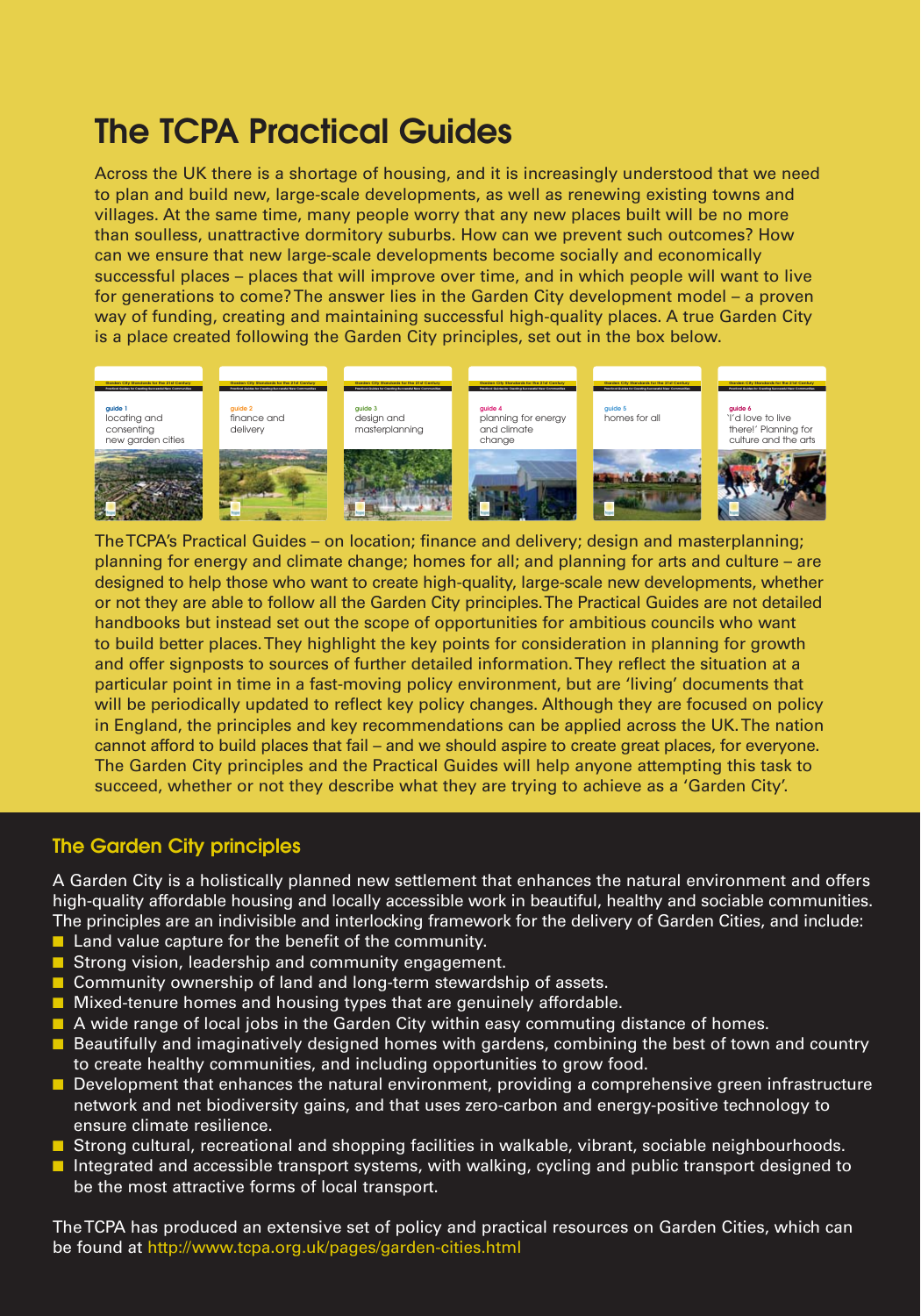## **Summary**

The Garden City principles were founded on an understanding of the importance of decent homes in high-quality environments for everyone. Today, there is a positive opportunity to create desirable new places – such as Garden Cities – which provide decent homes that meet people's needs over their lifetimes.

New Garden Cities should provide diverse housing tenure options, delivered by a range of providers. Self- and custom-build homes should be important elements in the housing mix in new Garden Cities, and land should be set aside for this purpose, potentially as serviced plots.

The aspiration underpinning this Practical Guide is that a significant proportion of homes in a new Garden City should be for social rent. Other forms of 'sub-market housing', such as shared-equity and low-cost or discounted ownership, should also be major components of the housing offer within a new Garden City, with clear mechanisms to ensure that such homes are made available in perpetuity. While this goes against the grain of the current political prioritisation of home-ownership over all other forms of tenure, and is a challenging objective when set against the current viability test set out in planning policy, new Garden Cities should be inclusive places that meet the needs of everyone in society. Consequently Garden Cities must include genuinely affordable housing for essential low-paid workers – whose employment underpins an economy on which we all depend. Garden Cities must also deliver intermediate forms of tenure for people on average incomes trying to get onto the housing ladder.

Capitalising on the opportunity for Garden Cities to meet the needs of the general population will require an element of public sector funding. However, the Garden City model of land value capture makes providing genuinely affordable homes a viable prospect.

This Practical Guide provides an overview of the key opportunities for (and the challenges in) delivering mixed-tenure homes and housing types that are genuinely affordable for everyone in new Garden Cities – alongside practical examples of how this has been achieved. The Guide sets out three overarching principles for the successful delivery of a vibrant, inclusive and sustainable housing offer in new Garden Cities:

- **Delivering genuinely affordable homes for all based on a robust analysis of need:** Garden Cities must meet the full range of housing needs through a varied housing mix, including high-quality social, affordable and market homes for people on middle to low incomes.
- **Delivering a diverse housing mix:** Garden Cities should provide diverse housing tenure options, delivered by a range of providers, from Garden City Development Corporations or new local authority companies working in partnership with housing associations, private sector housebuilders and small and medium-sized enterprises (SMEs), through to community co-operatives, co-housing schemes, self-/custom-build and community land trusts.
- **Delivering desirable homes fit for the future:** Homes in new Garden Cities should be designed to be beautiful, sustainable and accessible to all. We have the capability, through setting high standards, to enhance people's health and wellbeing over the long term.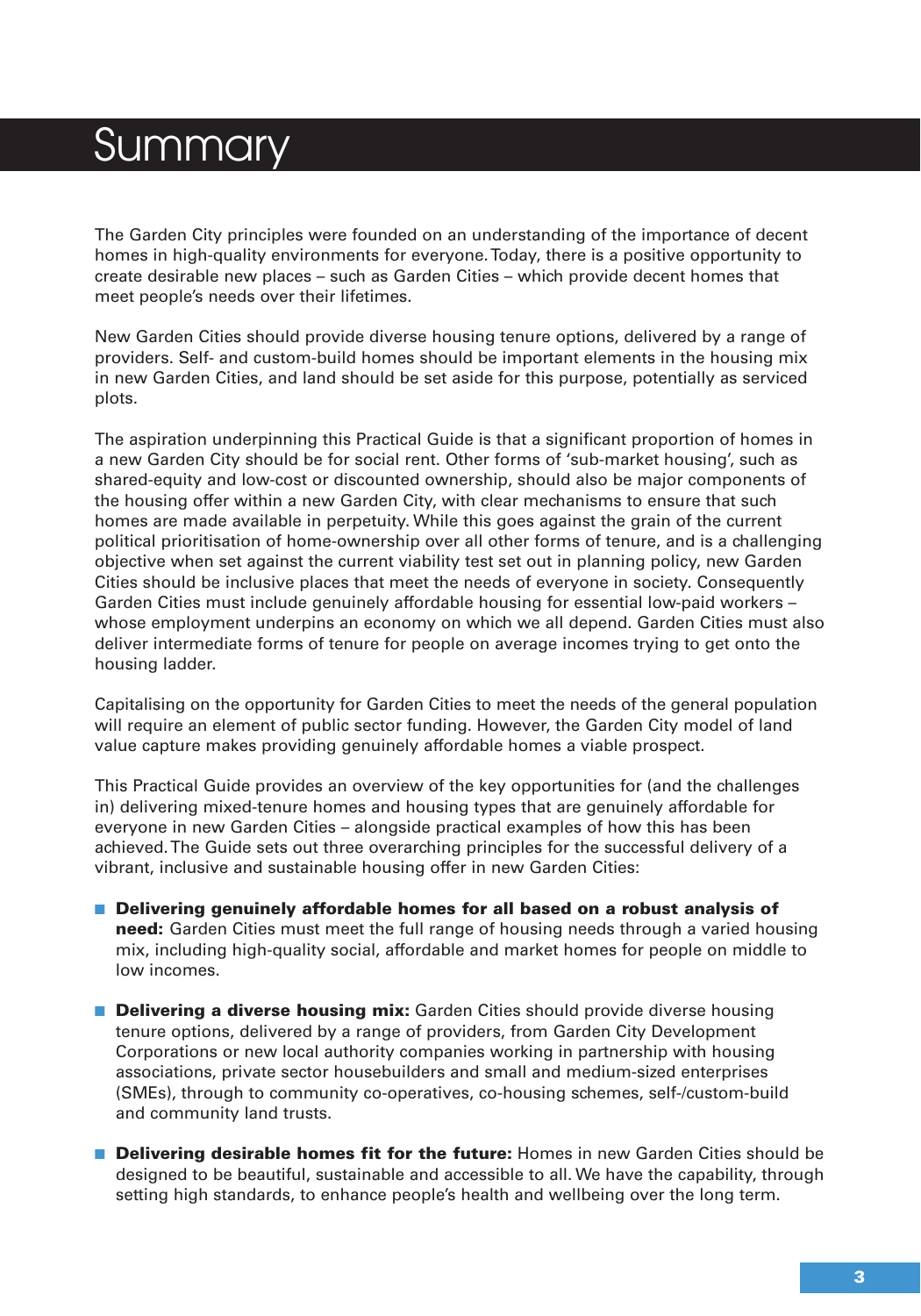

### **Introduction**

The latest household projections suggest that we need over 220,000 additional homes in England each year until 2031 if the projected growth in households is to be accommodated.<sup>1</sup> We are currently building only 54% of that number – putting pressure on house prices and rents. The housing crisis is at its worst in London, the South East and the East of England, where 55% of the homes required need to be located; and even if the homes needed are actually built, the latest projections suggest that couples aged between 25 and 35 will be less able to live in their own home in 2031 than their counterparts were in 2011. This makes the case for new Garden Cities, as part of the solution to the acute housing shortage we face, compelling.

There are immense benefits to be gained from creating new Garden Cities. They provide the opportunity for younger people to have an affordable home in which to bring up a family, and they offer older generations the opportunity to comfortably 'downsize'. Alongside providing homes, the creation of new Garden Cities must also focus on job creation and support growth in sustainable locations.

In creating new Garden Cities, it is worth looking at the lessons to be learnt from Letchworth and Welwyn Garden Cities, to understand why they have stood the test of time and remain highly desirable today. Not only are they beautiful places, but they offer high-quality lifestyles that promote wellbeing; a wide range of employment opportunities and cultural services; a complete mix of housing, including social and affordable housing; walkable neighbourhoods, tree-lined streets and high-quality design; vibrant parks; and opportunities for residents to grow their own food – while also promoting access to nature and opportunities for biodiversity.

Furthermore, the Garden City pioneers understood the powerful opportunity that new communities provide to introduce governance structures that put local people at the heart of their community and in ownership of community assets.

Ultimately, the Garden City principles were founded on an understanding of the importance of decent homes in high-quality environments for everyone. The Garden City model offers great potential to create modern, healthy and desirable living and working communities for toady and long into the future.

<sup>1</sup> N. McDonald and C. Whitehead: New Estimates of Housing Requirements in England, 2012 to 2037. Town & Country Planning Tomorrow Series Paper 17. TCPA, Nov 2015 . **http://www.tcpa.org.uk/data/files/Housing\_Req-Final.pdf**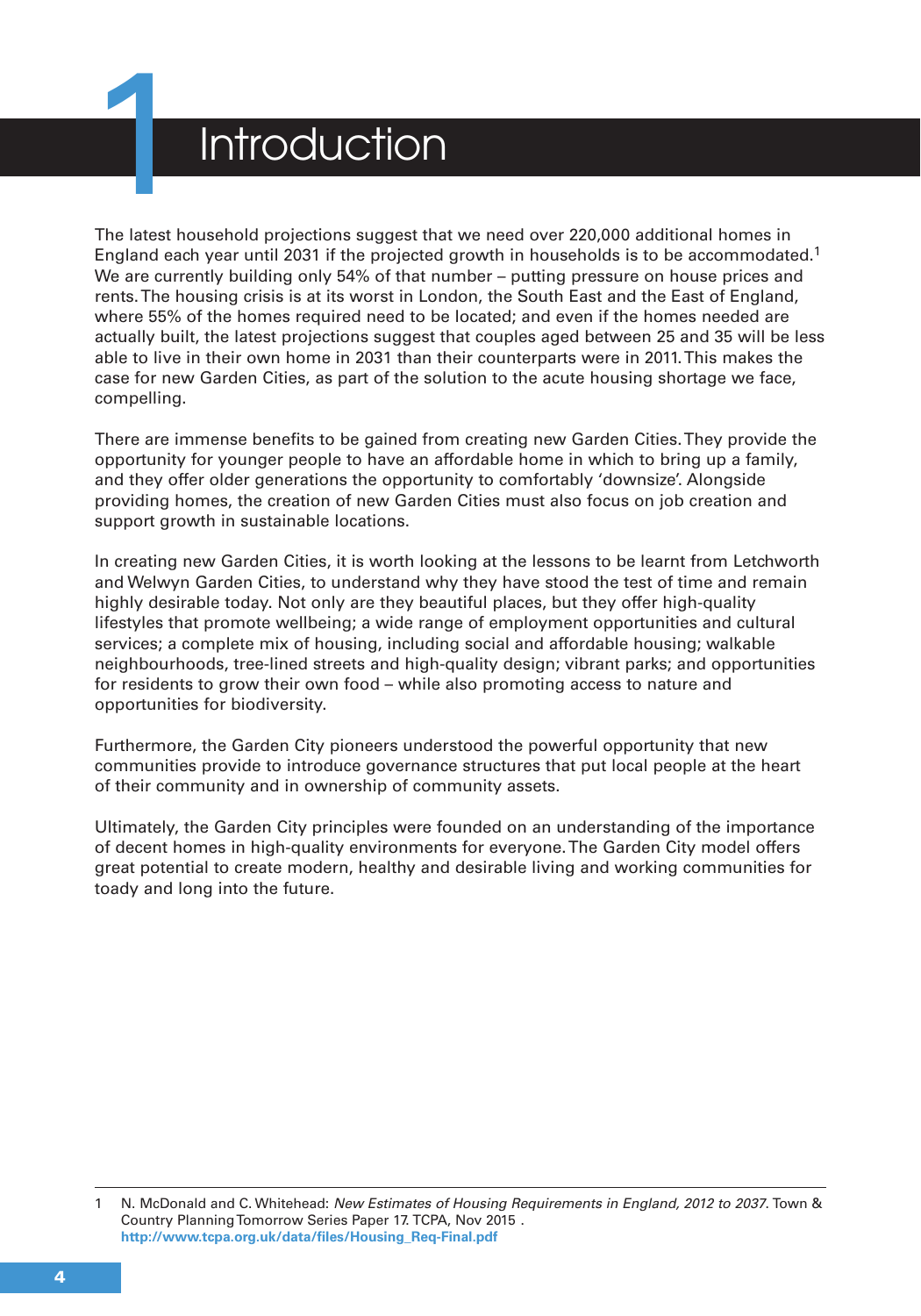



David Wilson Homes David Wilson Homes

**New Housing at Derwenthorpe in York, being delivered by the Joseph Rowntree Housing Trust**

During the course of preparing this Practical Guide – in late 2015 and early 2016 – housing and planning policy was going through a period of intense and rapid change. Consequently this Section should be read as a 'work in progress' update on the current housing and planning policy landscape.

The policy context is an evolving area and can be categorised into housing policy (with changes to policy on housing tenure, the Right to Buy and Starter Homes, support for custom- and self-build, and an emphasis on building to rent), planning policy, housing standards, and funding mechanisms (addressed in Section 5).

### **2.1 Housing policy**

#### **The Right to Buy**

At the time of drafting this Guide the Government is bring forward proposals in the Housing and Planning Bill focused on increasing home-ownership through an extension of the Right to Buy to 1.3 million housing association tenants.<sup>2</sup> The Right to Buy, originally introduced in

<sup>2 &#</sup>x27;Over a million more people given the chance to own their own home'. Press Release. Department for Communities and Local Government, 26 May 2015. **https://www.gov.uk/government/news/over-a-millionmore-people-given-the-chance-to-own-their-own-home**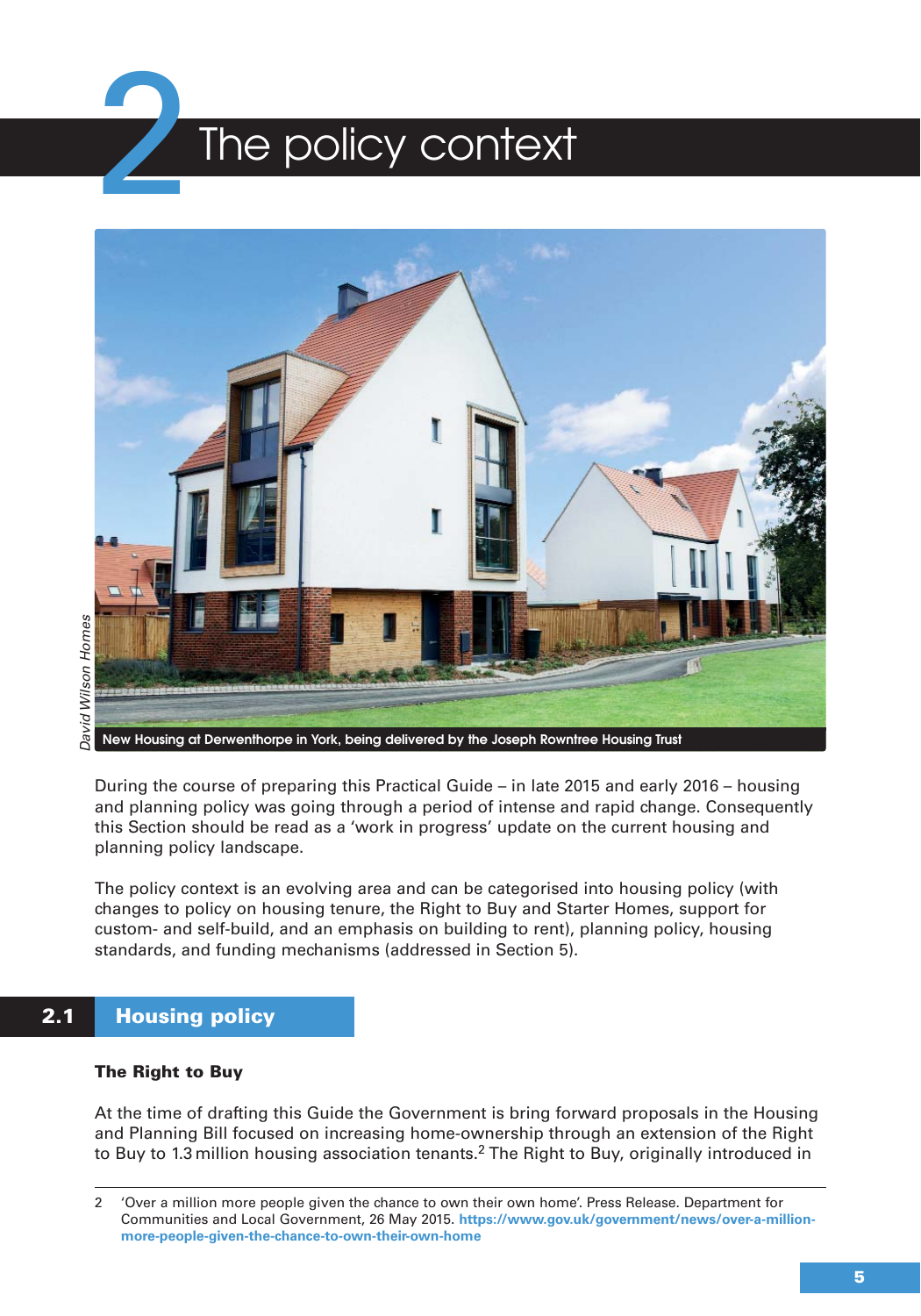1980, gave council tenants the right to buy the homes they had hitherto rented. When the Planning and Housing Bill becomes law (at some point in 2016) housing association tenants will acquire that same right.

The implications of the Right to Buy for new Garden Cities are not yet known. However, genuine Garden Cities will have to providing social and affordable housing in perpetuity, among a mix of housing types and tenures.

#### **Starter Homes**

The Government's Starter Homes initiative is also aimed at supporting greater levels of home-ownership. It is included in legislation within the Housing and Planning Bill and is supported by Government investment announced in the Chancellor's Autumn Statement and Spending Review in November 2015.

#### The Government has stated that:

'Under the national Starter Homes exception site policy, Starter Homes will:

- be offered by the developer to only first time buyers under the age of 40 wishing to own and occupy a home at a discount of at least 20% below their open market value;
- have a maximum discounted sales price of £250k outside London (£450k in London) to ensure that the Starter Homes are in reach of the typical young first time buyer;
- $\blacksquare$  have resale and letting restrictions requiring the property, if sold, to be sold at a discount for 5 years after the first sale and not to be let until five years of owneroccupation by the purchaser; and
- be well-designed. $^3$

The Government is seeking, through the Housing and Planning Bill, to ensure that Starter Homes do not have to make Section 106 affordable housing contributions.

While Starter Homes will help some middle- and high-earning people in parts of England, homelessness charity Shelter estimates that middle-income earners will actually be priced out of Starter Homes in 58% of local authority areas and that people on the new 'national living wage' will be priced out in 98% of the country.4

The implications of the Starter Homes policy for new Garden Cities are not yet known. While the policy may support some first-time buyers in new Garden Cities, significant consideration needs to be given to funding genuinely affordable homes for rent, given that there will be less funding available through Section 106 contributions for affordable housing.

#### **Shared ownership**

From April 2016 the Government will remove the current restrictions on who can buy a home through shared ownership.<sup>5</sup> Shared ownership is a useful form of intermediate tenure, enabling people to buy a share of a home. There is an option to buy a share of between 25% and 75% of the property, increasing the share over time if this affordable for the resident. Rent is then paid on the rest of the home. Under current rules shared ownership is available only to people who meet a set of criteria set out by the local authority – for example whether

<sup>3</sup> Starter Home Design. Department for Communities and Local Government, Mar. 2015. **https://www.gov.uk/government/uploads/system/uploads/attachment\_data/file/419212/150330\_- \_Starter\_Homes\_Design\_FINAL\_bc\_lh\_pdf.pdf**

<sup>4 &#</sup>x27;Non-starter homes'. Shelter Policy Blog. Shelter. 26 Aug. 2015. **http://blog.shelter.org.uk/2015/08/nonstarter-homes/**

<sup>5 &#</sup>x27;Help to Buy: new announcements explained'. News Story. HM Treasury and Department for Communities and Local Government. 25 Nov. 2015. **https://www.gov.uk/government/news/help-to-buy-newannouncements**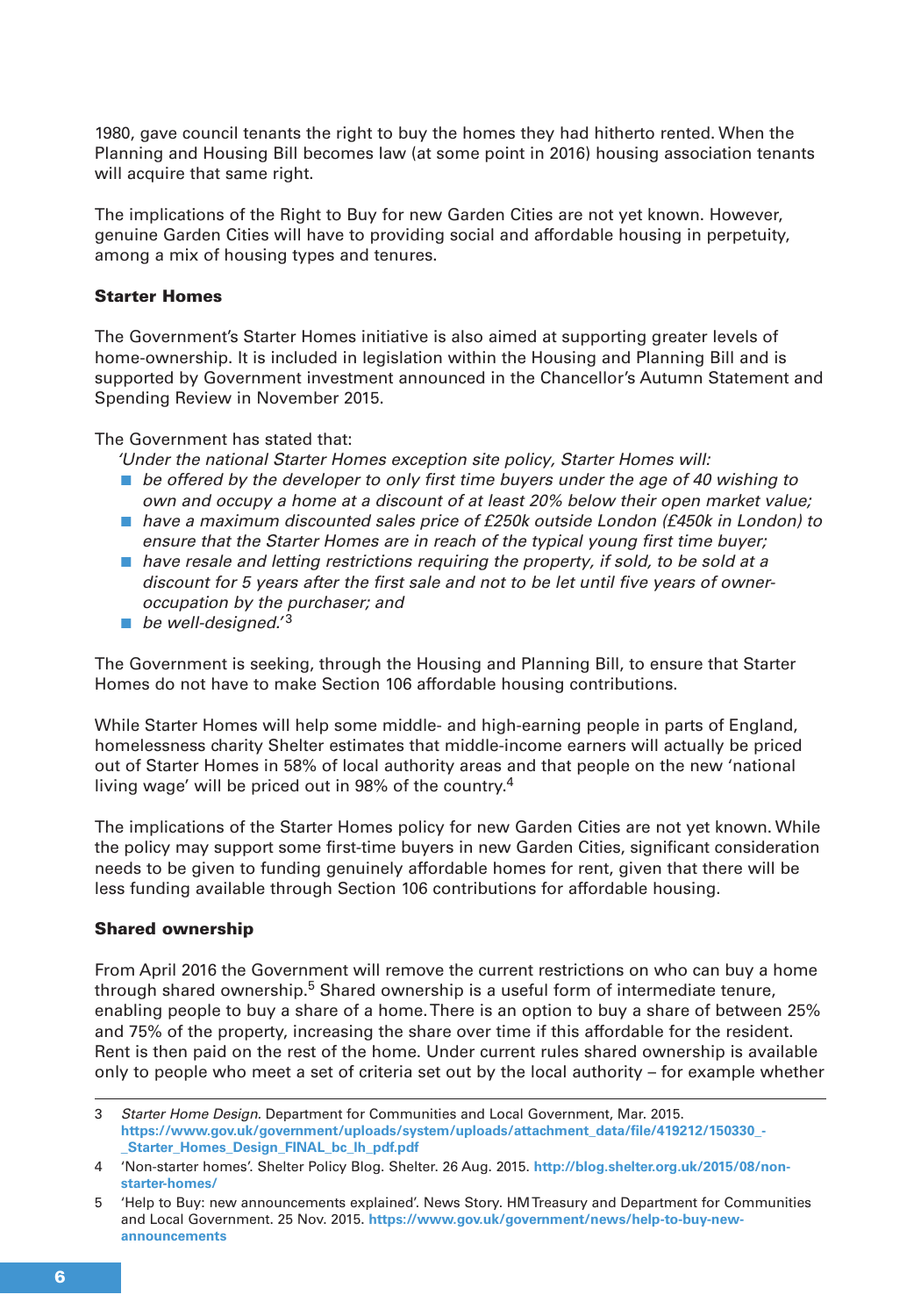

**Vathorst in the Netherlands, where social housing is designed to the same high standards as market housing**

potential buyers already live or work in the local area. From April 2016 shared ownership will be open to anyone who has a household income of less than £90,000 in London or less than £80,000 outside London.

Intermediate forms of tenure, such as shared-ownership homes, could provide a proportion of housing in new Garden Cities for people on modest incomes.

#### **Self- and custom-build**

The Government wants to increase the opportunity for self- and custom-build homes – which could offer an exciting opportunity for new Garden Cities. Measures set out in the Housing and Planning Bill require authorities to allocate suitable plots to prospective custom- and self-builders registered in their area.

In the 2015 Autumn Statement the Government pledged £350 million of additional funding to support initiatives and a new flexible fund offering £1 billion in loan finance, replacing the Builder's Finance Fund and the Custom Build Service Plots Fund.<sup>6</sup>

#### **Build to Rent**

In addition to support for home-ownership, the Government is investing in the private rented sector through its Build to Rent initiative, with the aim of boosting the private rented sector, encouraging institutional investment in the sector, and stimulating additional housing supply.

The Government has set out the objective of the Build to Rent Fund as 'to invest in viable projects which will create a step-change in the supply of homes for private rent. The fund offers finance on a commercial basis, with returns to Government being realised upon refinancing or sale of a developer's interest to an institutional investor. The Government's investment will be made by way of a loan, and is available to cover up to 50% of eligible development costs.'<sup>7</sup>

<sup>6 &#</sup>x27;Brandon Lewis announces large-scale custom build pilot'. Department for Communities and Local Government. Press Release. Dec 2015. **https://www.gov.uk/government/news/brandon-lewis-announceslarge-scale-custom-build-pilot**

<sup>7</sup> Build to Rent Fund – Continuous Market Engagement. Prospectus. Homes and Communities Agency. Jan. 2015. **https://www.gov.uk/government/uploads/system/uploads/attachment\_data/file/397523/Btr\_CME\_ Prospectus\_full.pdf**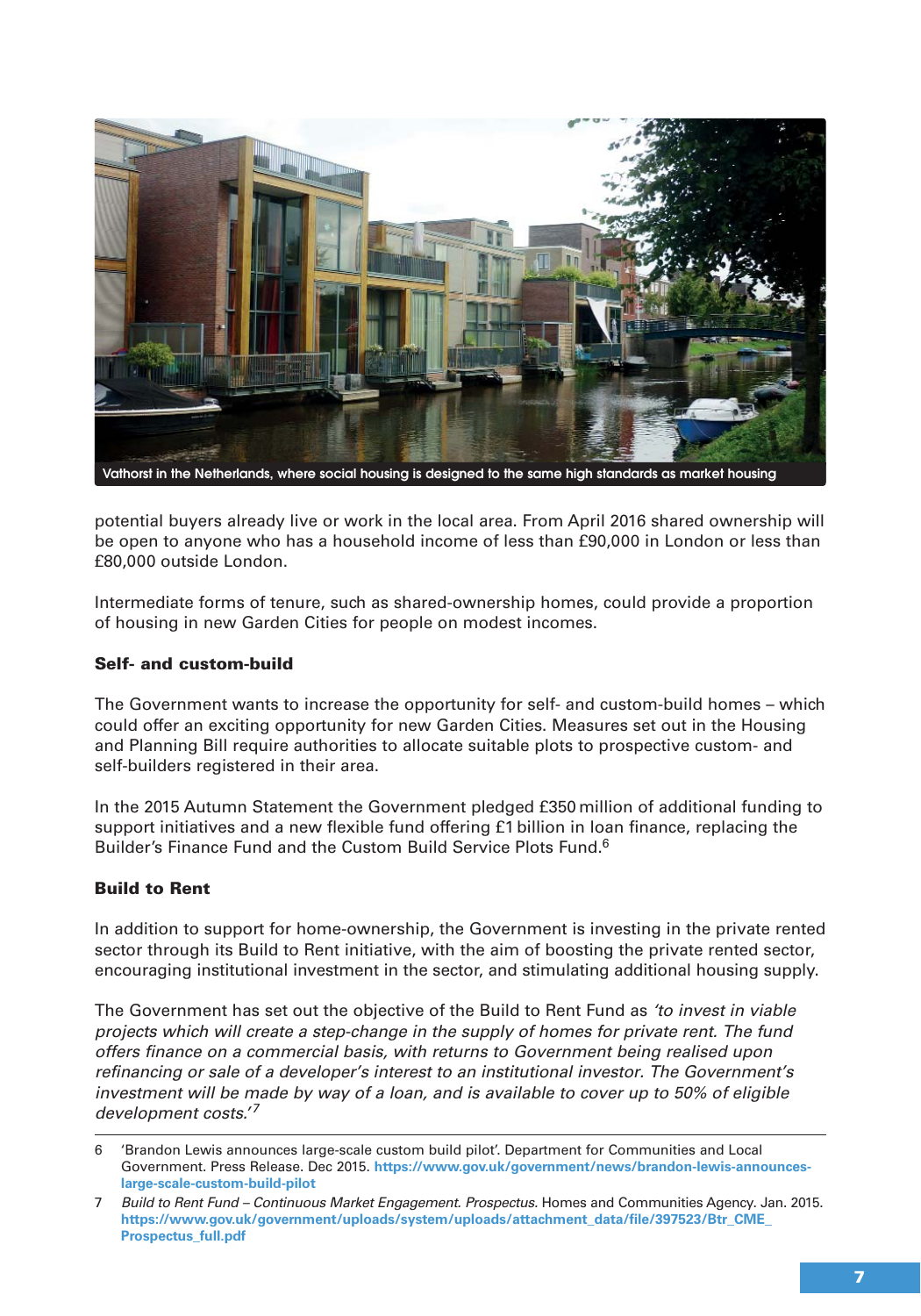Homes for rent will be an important part of the housing mix in new Garden Cities, and the Build to Rent Fund could offer an important support mechanism.

### **2.2 Planning policy**

The key policy framework for assessing housing need is the National Planning Policy Framework (NPPF).<sup>8</sup> The NPPF sets out (in para. 159) the importance of Strategic Housing Market Assessments (SHMAs) in developing a proportionate evidence base, including a wide range of demographic and market information. The NPPF requires local planning authorities to address 'the need for all types of housing, including affordable housing and the needs of different groups in the community (such as, but not limited to, families with children, older people, people with disabilities, service families and people wishing to build their own homes)'. The NPPF further states that, to assess their full housing needs, local planning authorities should work 'with neighbouring authorities where housing market areas cross administrative boundaries' in order to plan for functional housing market areas. The 'availability, suitability and the likely economic viability of land' is also a key consideration.

Crucially for new Garden Cities, the NPPF makes clear that local authorities can plan to meet housing needs in a strategic manner, and clearly identifies Garden City principles as a potential way of achieving this objective. Para. 52 states:

'The supply of new homes can sometimes be best achieved through planning for larger scale development, such as new settlements or extensions to existing villages and towns that follow the principles of Garden Cities.'

However, the NPPF does not articulate the Garden City principles, nor does it provide guidance on the delivery of large-scale development. In addition, policy set out in the NPPF is subject to a viability test which is framed to 'provide a competitive return to willing developers and land owners'.<sup>9</sup> Research published by the TCPA in March 2015 found that this has led to 'policy on a series of vital public interest outcomes to be downgraded or removed, particularly in relation to affordable homes, building standards and green infrastructure'. 10

#### **2.3 Housing standards**

New national technical standards for housing in England were published in March 2015, with three Categories. The system replaces for the previous regime, the Code for Sustainable Homes, with new 'optional' building standards on water and access, and a nationally described space standard (the nationally described space standard)<sup>11</sup> (together referred to as 'the new national technical standards'). Thus there are no 'official' sustainability standards for homes in new Garden Cities.

<sup>8</sup> National Planning Policy Framework. Department for Communities and Local Government, Mar. 2012. **http://www.communities.gov.uk/documents/planningandbuilding/pdf/2116950.pdf** 

<sup>9</sup> National Planning Policy Guidance. Department for Communities and Local Government. 'Viability', para. 018 (Reference ID: 10-014-20140306), 6 Mar. 2014.

**http://planningguidance.communities.gov.uk/blog/guidance/viability-guidance/viability-and-plan-making/** 10 The Future of Planning and Place-Making. TCPA, Mar. 2015.

**http://www.tcpa.org.uk/data/files/Future\_of\_Planning\_embargoed\_until\_19\_March\_2015.pdf** 11 Technical Housing Standards – Nationally Described Space Standard. Department for Communities and Local Government, Mar. 2015. **https://www.gov.uk/government/publications/technical-housing-standards-**

**nationally-described-space-standard**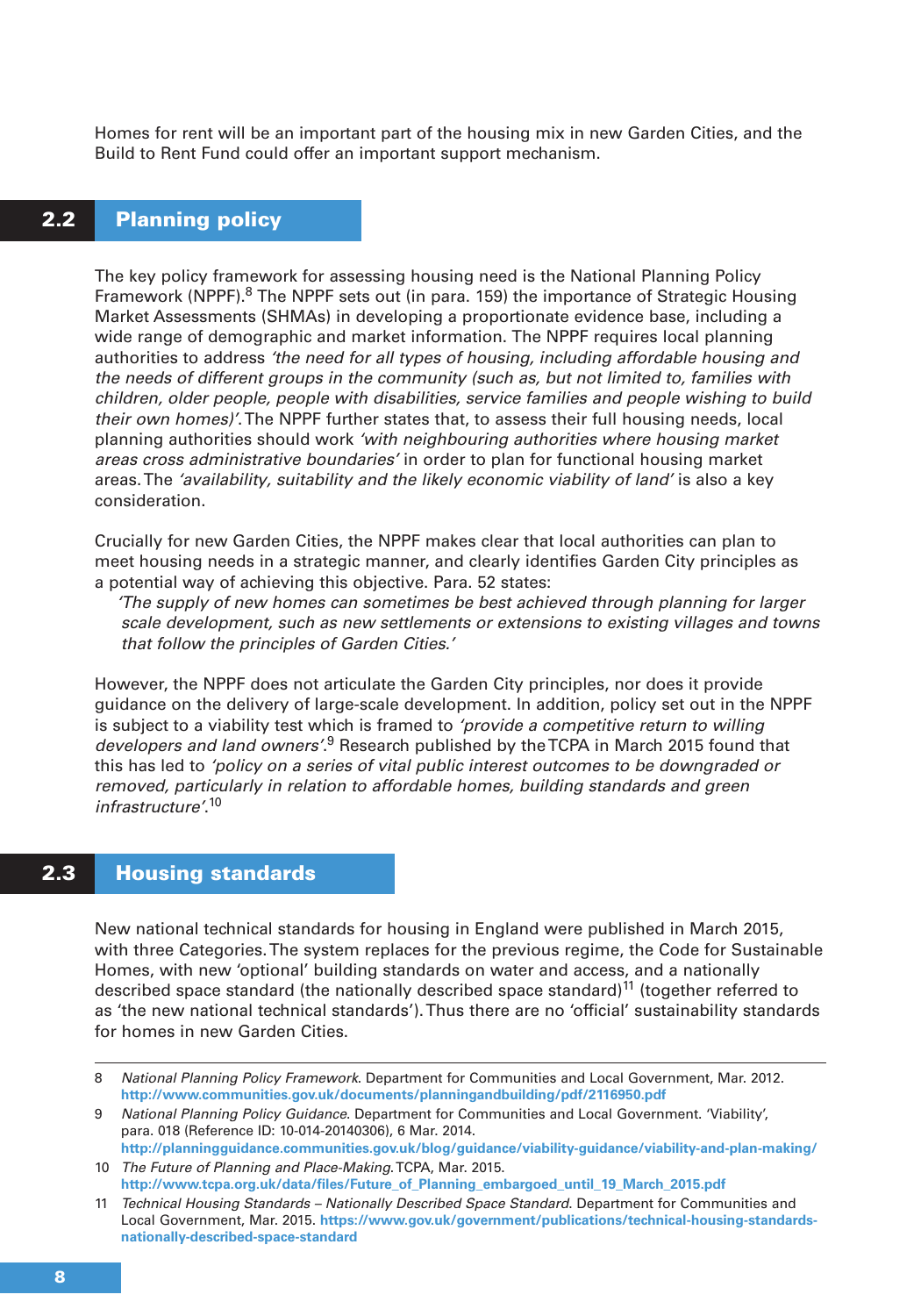

#### **Space standards**

Recent research undertaken by the Royal Institute of British Architects (RIBA) into the 'nationally described space standard' has found that 'Local Authorities will struggle to set the new space standard as it is over complicated, costs too much and will take too long'.<sup>12</sup>

In a new report, #HomeWise: Space Standards for Homes<sup>13</sup> the RIBA found that 'more than half of the new homes being built today are not big enough to meet the needs of the people who buy them.' RIBA goes on to say that 'This squeeze on the size of our houses is depriving thousands of families of the space needed for them to live comfortably.'<sup>14</sup>

It is important that all new homes in Garden Cities have decent space standards. The RIBA recommends that national minimum space standards are embedded within the Building Regulations that set the standards for housing design.

#### **Accessible and inclusive homes**

Categories 2 and 3 of the Government's new housing standards are similar to standards for Lifetime Homes and wheelchair-accessible properties, respectively. However, like the 'nationally described space standards', these new standards are also only optional in Local Plans: to specify them in development, local authorities will be required to give evidence of need and pass the viability test set out in the NPPF.

<sup>12 &#</sup>x27;#HomeWise.' Webpage. Royal Institute of British Architects, 2015. **https://www.architecture.com/RIBA/Campaigns%20and%20issues/Homewise/Homewise.aspx**

<sup>13 #</sup>HomeWise: Space Standards for Homes. Royal Institute of British Architects, Dec. 2015 **https://www.architecture.com/RIBA/Campaigns%20and%20issues/Assets/Files/HomewiseReport2015.pdf**

<sup>14 &#</sup>x27;#HomeWise.' Webpage. Royal Institute of British Architects, 2015. **https://www.architecture.com/RIBA/Campaigns%20and%20issues/Homewise/Homewise.aspx**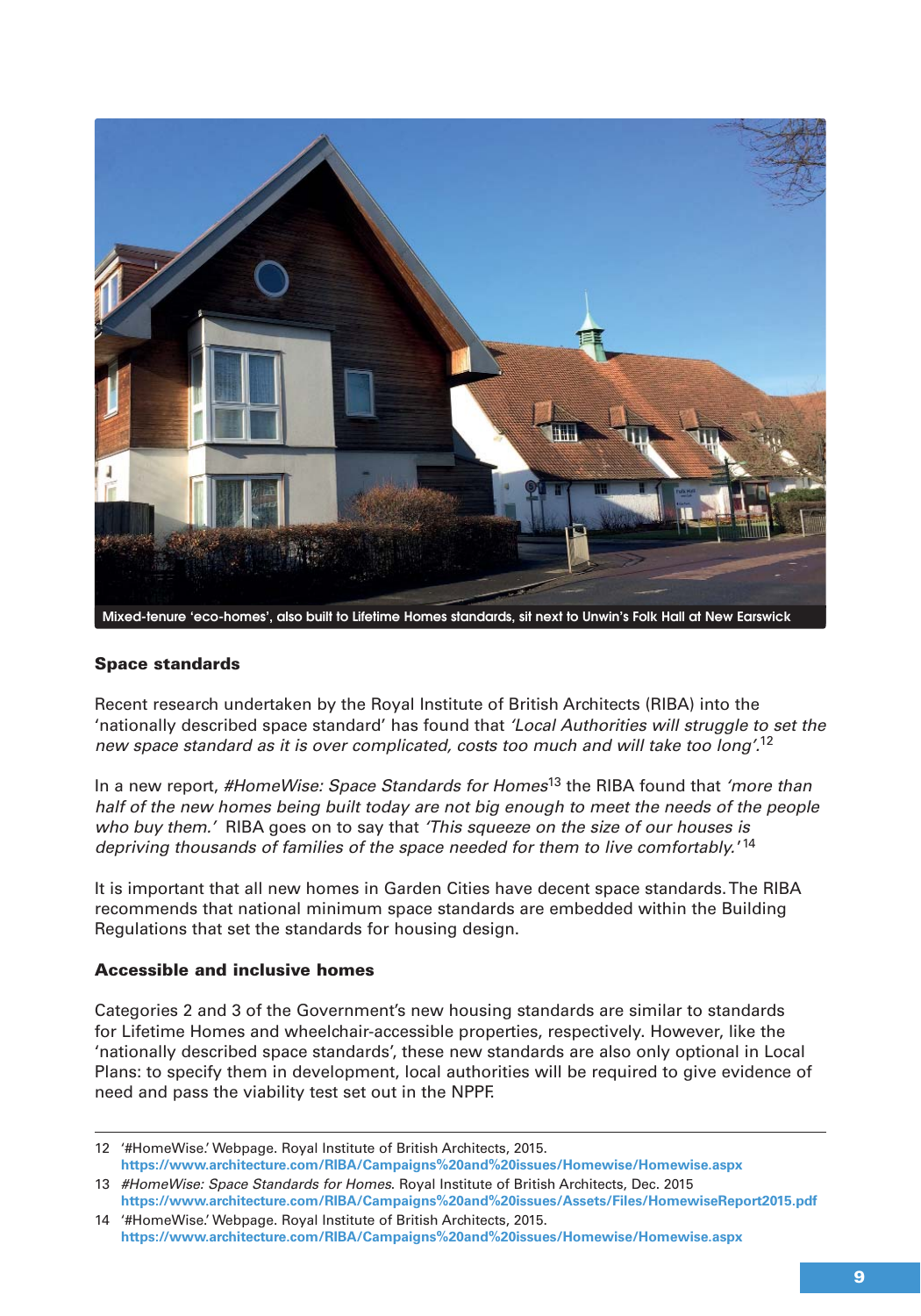A new toolkit for planners *Towards Accessible Housing: A Toolkit for Planning Policy*,<sup>15</sup> produced by Habinteg with input from the TCPA, highlights that 'the cost of building to the Category 2 standard for a 3-bedroom property was estimated to be £521 more than building to current Part M.' The toolkit goes on to point out that the 'costs of inaccessible housing are wide-ranging and significant. They include: the costs of residential care that could otherwise be avoided; levels of social care that could be reduced or removed; impacts on independent living, employment and social life; falls and other accidents which can be lifechanging or fatal; mental health impacts; impacts on general health; avoidable hospital admissions; increased stays in hospital due to lack of accessible housing to return to ('bedblocking'), etc. Department of Health data shows just one night in hospital costs the NHS around £273, whilst one week's residential care averages £550. So the estimated £521 cost of building a 3-bedroom home to Category 2 standard would be met by just one week in residential care.'

Future housing must be accessible, flexible and sustainable if it is to meet demographic realities. There is widespread consensus on the both evidence of need for and the cost savings to wider economy from accessible homes. Such homes are not a specialist niche: they are simply well designed, accessible and inclusive housing. As our population ages, the market for more adaptable and accessible homes will grow – and that will certainly need to be reflected in new Garden Cities.

#### **Energy-efficient and zero-carbon homes**

Planning for energy is the topic of Practical Guide 4 in this series (Planning for Energy and Climate Change), but policy on energy-efficient and zero-carbon homes is highlighted here because it is a key aspect of ensuring that homes in new Garden Cities will be sustainable.

The key policy change here is that, in addition to withdrawing the Code for Sustainable Homes, in July 2015 the Government announced that it will not proceed with the zero-carbon allowance offsetting scheme, thus bringing an end to the zero-carbon homes policy. In response to the Government's review of housing standards, the Building Research Establishment (BRE) has developed the Home Quality Mark, a new voluntary sustainability standard for new homes.<sup>16</sup> This new assessment tool looks at *'issues such as energy and* water efficiency, effective insulation, noise reduction, lighting and air quality and the wellbeing of occupants – along with wider environmental issues such as climate change and carbon reduction.'17

While policy support for energy efficiency and zero-carbon homes has been reduced, it is important that those involved in creating new Garden Cities recognise that a major advantage of large-scale development is that low- and zero-carbon solutions can be laid down across a whole town, so that individual homes and other buildings can be incorporated in combined solutions, rather than each building being developed in isolation.

<sup>15</sup> Towards Accessible Housing: A Toolkit for Planning Policy. Online toolkit. Habinteg, 2015. 'The costs and benefits of accessible housing'. **http://www.habinteg.org.uk/toolkit-the-costs-and-benefits-of-accessiblehousing**

<sup>16</sup> Details of the Home Quality Mark can be found at 'The future of sustainable housing: creating a new standard'. Webpage. BRE, 2015. **http://www.bre.co.uk/page.jsp?id=847** and from the Home Quality Mark website, at **http://www.homequalitymark.com/index.jsp**

<sup>17 &#</sup>x27;Who is behind the Home Quality Mark?'. Webpage. BRE. 2015 **http://www.homequalitymark.com/who-isbehind-the-hqm**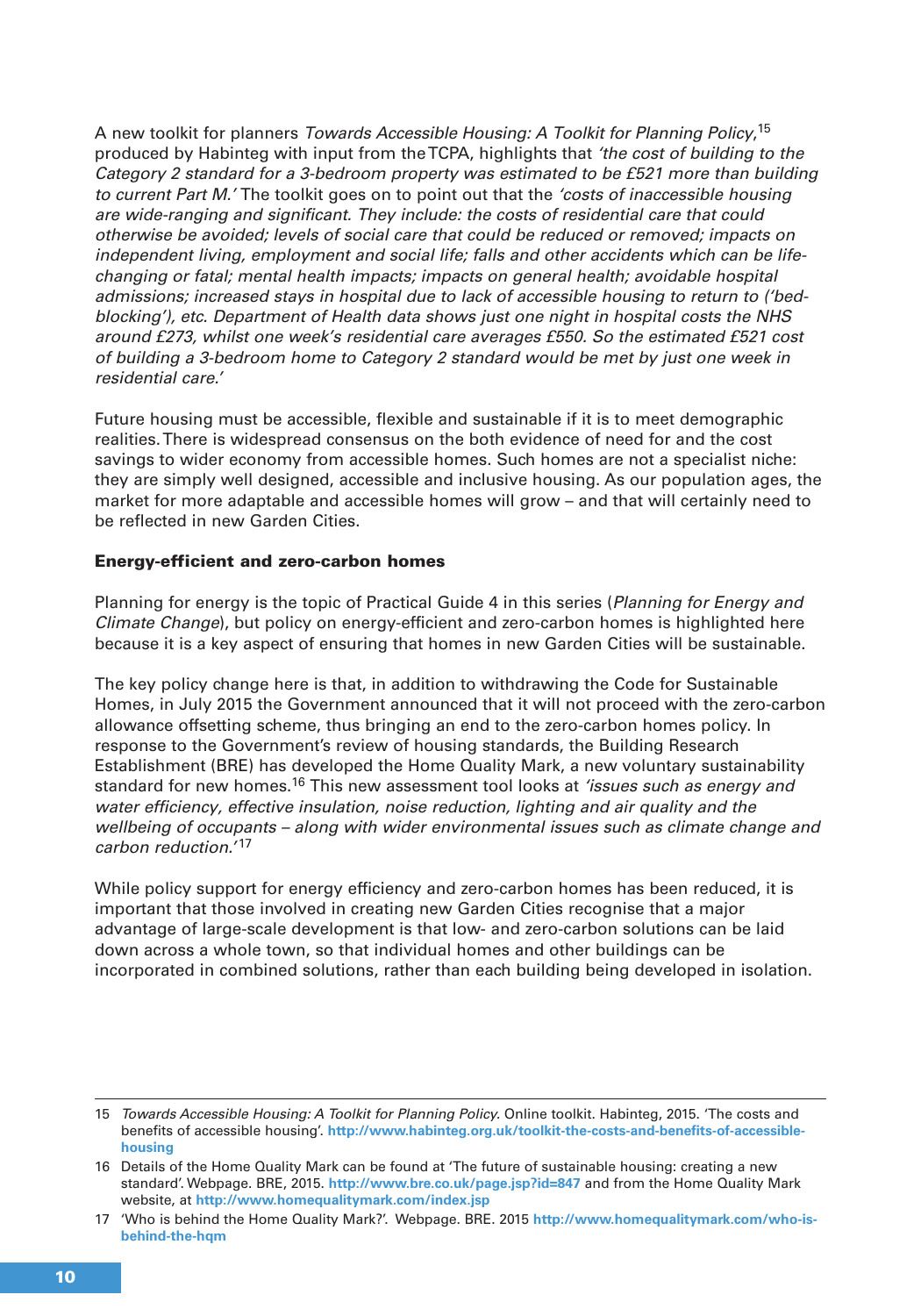## Principles for success



**Brooklands, Milton Keynes, where Places for People has introduced a 'flexible-tenure' model to provide people with more choice, enabling customers to choose the home they want and the tenure option that best suits them**

In developing proposals for new Garden Cities the following principles should be adopted to enable the delivery of high-quality homes for all.

#### **3.1 Delivering genuinely affordable homes for all based upon a robust analysis of need**

New Garden Cities must have as a primary focus the provision of homes for everyone in society, including those most in need in the current housing crisis. The nature of these needs varies from place to place, and so an up-to-date detailed analysis not just of local needs but of the wider demographic, social and economic trends in the region is required. This analysis should move beyond crude debates about 'affordability' to develop a detailed grasp of the kinds of homes and tenures that will meet the needs identified. Such data must be set within the wider and vital planning objective of socially mixed communities which reflect the diversity in age, household composition and ethnic background of modern Britain.

Clear targets for 'sub-market housing' should be set for all Garden Cities. These targets should be dictated by the local circumstances, as revealed by analysis. However, we already know the current housing crisis has locked out many people on low incomes. This implies a strong emphasis on meeting their needs, and so, as a benchmark, new Garden Cities should aspire to a tenure split of 30% of homes being available for social rent. Other forms of submarket housing, such as shared-equity and low-cost or discounted ownership, should form a further 30% of homes, and there should be a clear mechanism to ensure that such housing is made available in perpetuity.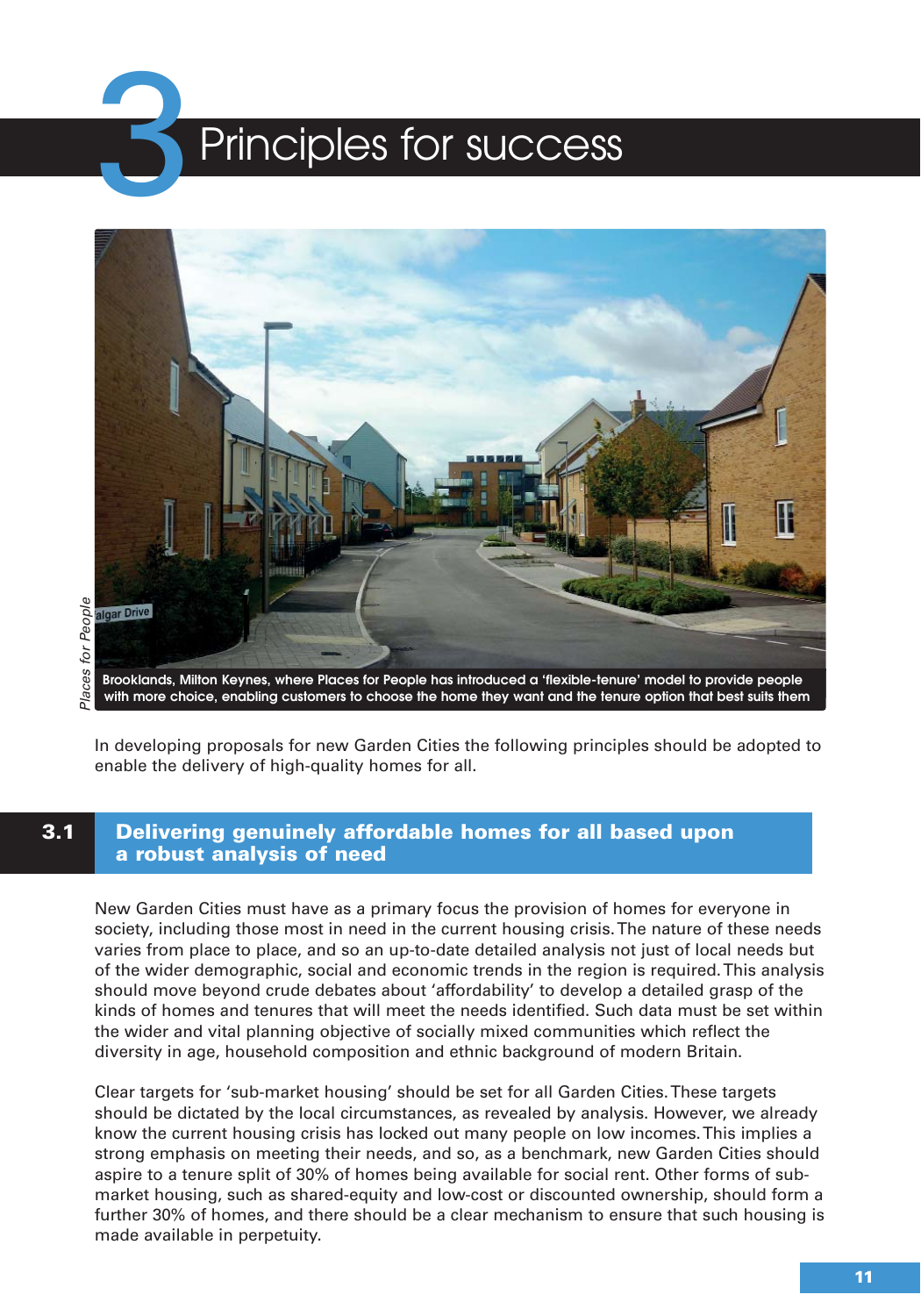These are demanding standards, but, as the New Towns demonstrated, they can be delivered if Development Corporations are able to offer cheap land for social rented housing providers. For example, between 69% (at Basildon) and 97% (at Peterlee) of housing in the Mark One New Towns was for social rent<sup>18</sup> – although it is worth noting that both of these examples are large-scale new development. Capitalising on the opportunity for Garden Cities to meet the needs of the general population will require significant element public sector investment. As a minimum, there is a need for clarity on how existing housing investment will play out in new communities.<sup>19</sup> However, new resources as loans or subsidies will be required to secure strong, mixed and affordable communities.

There is also a need for clarity about the potential impact of the extension of the Right to Buy to housing association tenants on the long-term inclusivity and affordability of new Garden Cities. In Letchworth Garden City today,  $31\%$  of homes are socially rented,<sup>20</sup> which is an important factor in the town's success. There is a strong case for new Garden Cities – and Letchworth – to be exempt from the proposed extension of the Right to Buy to ensure that they are (and Letchworth remains) vibrant, socially mixed and affordable places to live.

| <b>Recommendation</b> | Clear targets for sub-market housing should be set for all Garden<br>Cities. These targets should be dictated by the local circumstances,<br>revealed by robust, transparent analysis.                                                                                                                                                                                                                                                      |
|-----------------------|---------------------------------------------------------------------------------------------------------------------------------------------------------------------------------------------------------------------------------------------------------------------------------------------------------------------------------------------------------------------------------------------------------------------------------------------|
|                       |                                                                                                                                                                                                                                                                                                                                                                                                                                             |
| <b>Recommendation</b> | As a benchmark, new Garden Cities should aspire to a tenure split<br>30% of homes being available for social rent. Other forms of sub-<br>market housing, such as shared-equity and low-cost or discounted<br>ownership, should form a further 30% of homes. This objective is<br>deliverable by using both Development Corporations and land value<br>capture, as set out in Practical Guide 2 in this series, on finance<br>and delivery. |

| Recommendation | There should be a clear mechanism to ensure that sub-market<br>housing is made available in perpetuity. As such, all sub-market |
|----------------|---------------------------------------------------------------------------------------------------------------------------------|
|                | housing in new Garden Cities should be exempt from the Right<br>to Buy.                                                         |

18 Statistics from Census data cited within the The New Towns Record. Planning Exchange. Idox Information Service. **http://www.idoxgroup.com/knowledge-services/idox-information-service/the-new-townsrecord.html** Basildon has a population of 110,762, in 45,558 households according to the 2011 Census and Peterlee a population of 26,633, in 11,462 households – see New Towns and Garden Cities – Lessons for Tomorrow. Stage 1: An Introduction to the UK's New Towns and Garden Cities. Appendix. The New Towns: Five-Minute Fact Sheets. TCPA, Dec. 2014. **http://www.tcpa.org.uk/data/files/Garden\_Cities\_/TCPA\_NTGC\_Study\_Stage\_1\_Fact\_Sheets\_15\_01\_20.pdf**)

19 Including the Affordable Housing Programme 2011-15 (which itself includes programmes on Affordable Rent, Affordable Homes Guarantees, Empty Homes, Help to Buy, and the Community Right to Build), the Custom Build Fund, the Local Infrastructure Fund, the Large Sites Infrastructure Programme, the Local Growth Fund, and the New Homes Bonus

20 New Towns and Garden Cities – Lessons for Tomorrow. Stage 1: An Introduction to the UK's New Towns and Garden Cities. TCPA, Dec. 2014. **http://www.tcpa.org.uk/data/files/Garden\_Cities\_/TCPA\_NTGC\_Study\_Stage\_1\_Report\_14\_12\_19.pdf**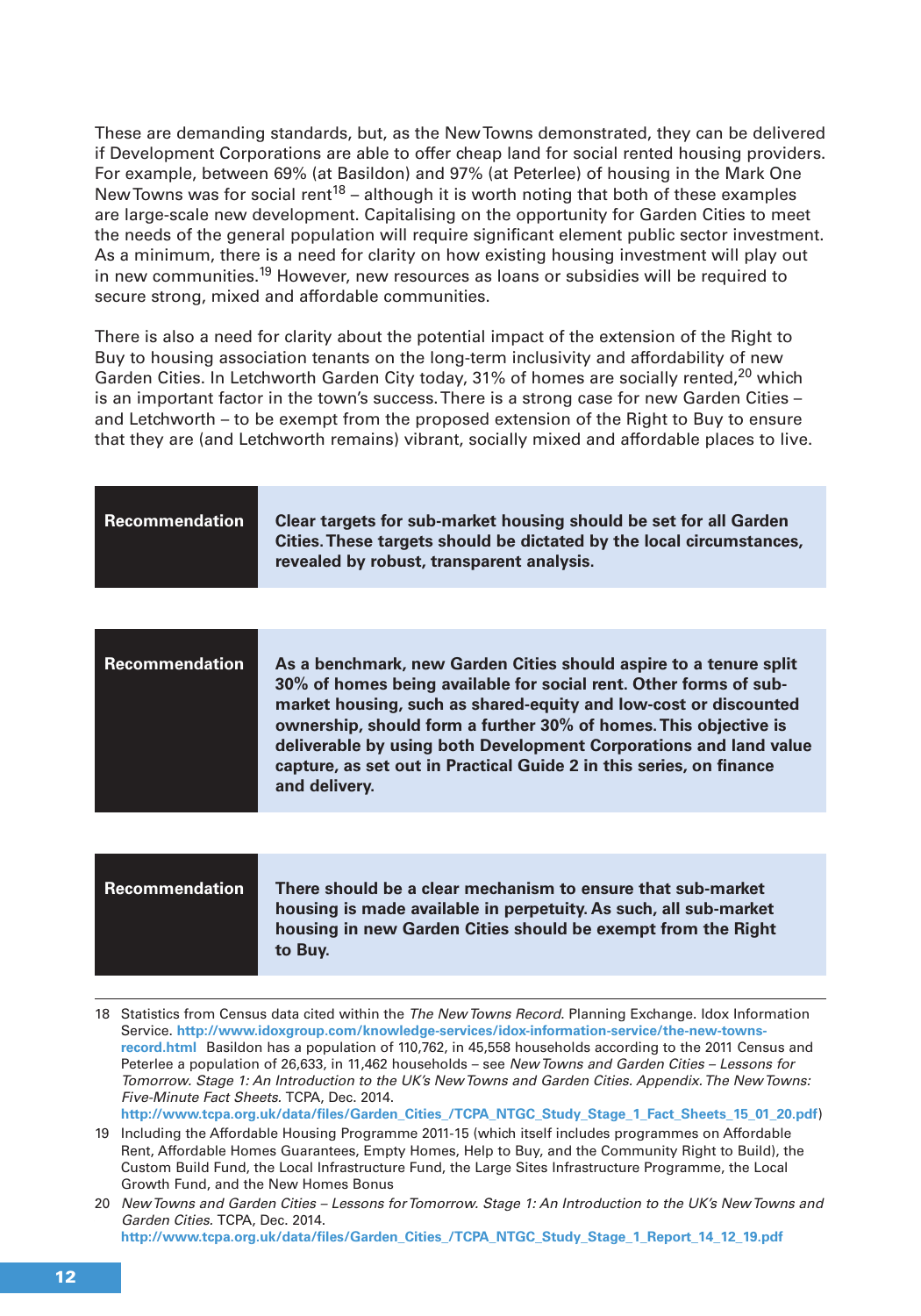

**In Vauban, in Freiburg, Germany, young families and elderly residents live in proximity and offer mutual support**

### **3.2 Delivering a diverse housing mix**

New Garden Cities offer a unique opportunity to provide a diverse range of housing types and tenures, built by a diverse range of providers. Four key delivery routes are identified here: new Garden City Development Corporations or local authority partnerships; citizen-led models; self- and custom-build; and build to rent.

Practical Guide 2 in this series explores delivery models in greater detail.

#### **New Garden City Development Corporations or local authority-led companies, working in partnership with housing associations, private sector housebuilders and SMEs**

#### **Lessons from the New Town Development Corporations**

There are some important lessons to be learnt from the New Towns experience, including how to deliver housing at speed. The New Towns were built by public Development Corporations responsible for plan-making and development management and which operated with land acquisition powers – all of which made them very effective instruments of delivery. They were directly financed by a combination of HM Treasury loans, budgets from other agencies (such as highways and health authorities), and the per capita budgets for local government services (for example schools). The New Town Development Corporations had the power to procure housing subsidised by central government grant and by other means, and to act as a housing association in the management of housing.

Ultimately, New Town Development Corporations were very successful town-builders, with the money and the remit to do everything necessary to deliver the town. However, as a recent study by the TCPA demonstrates, $21$  delivering at speed also meant compromising on things such as the quality of materials, which led to maintenance problems in some New Towns – problems that must be avoided in the building on new Garden Cities.

Although TCPA research has shown how effective the New Town Development Corporations were, the legislation that sets out the purpose of a New Town Development Corporation would have to be updated if it is to be used effectively to create new Garden Cities in today's context.

<sup>21</sup> New Towns and Garden Cities – Lessons for Tomorrow. Stage 2: Lessons for Delivering a New Generation of Garden Cities. TCPA, Sept. 2015. **http://www.tcpa.org.uk/data/files/NTGC-2.pdf**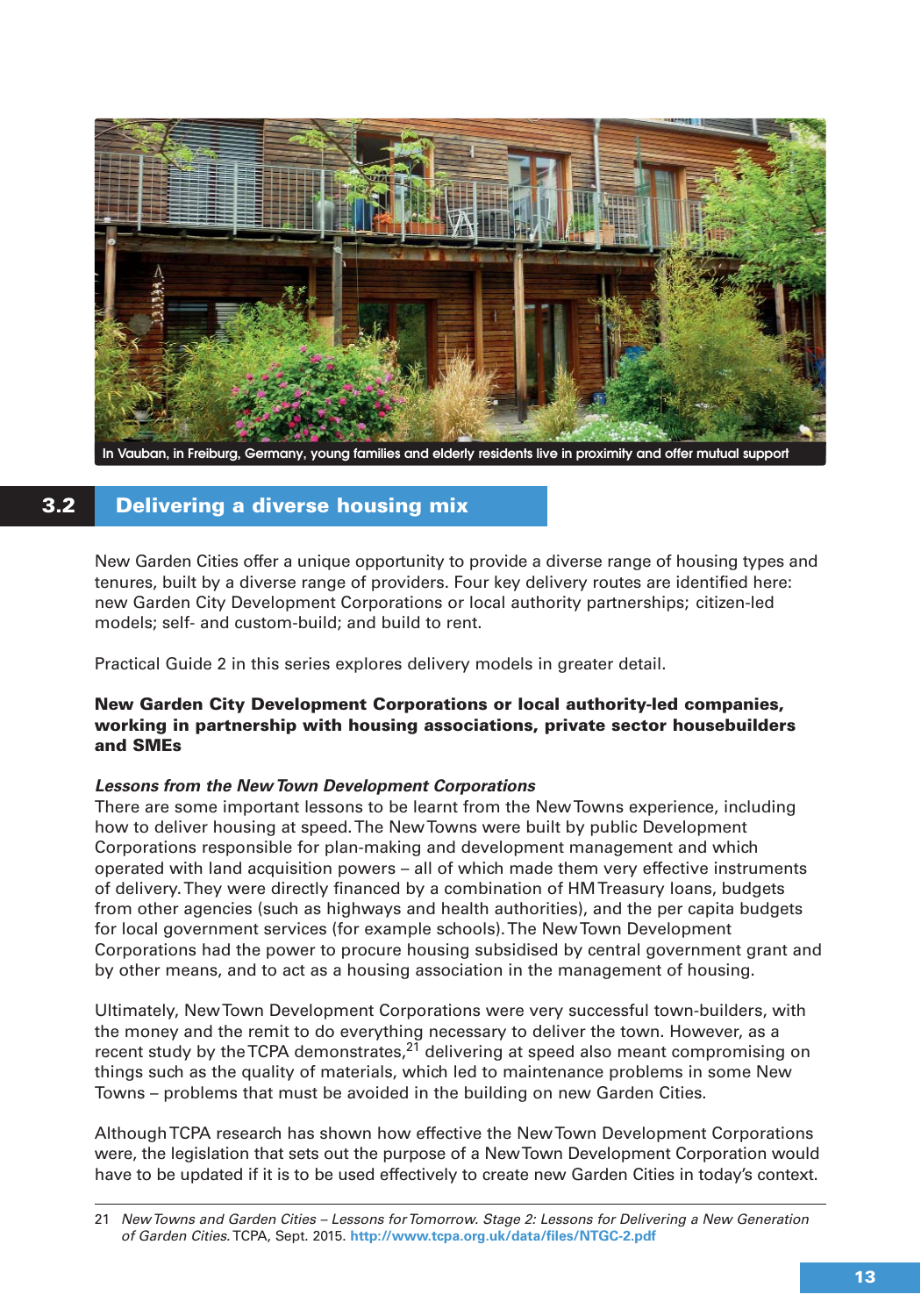#### **The Government's approach to large-scale development**

With the exception of places like Ebbsfleet, which is being delivered by an Urban Development Corporation, the majority of large-scale developments currently in the planning system are being delivered by the private sector, with the involvement, encouragement and sometimes limited participation of the local authority. There are important exceptions to this, such as on sites at Bicester and Northstowe, where the local authority is taking a more significant lead. There are currently a very limited number of proposals for more than 10,000 housing units in the planning process, and none on the scale of the original New Towns programme.<sup>22</sup>

This lack of larger-scale projects suggests that the private sector is unable to assemble, promote and deliver schemes for more than 5,000-8,000 homes and related uses. Reliance on the private sector alone has also been vulnerable to the 'stop-go' of national economic cycles. The benefits of a local authority led scheme are that a democratically elected body is accountable and transparent and represents the public interest which it ought to safeguard. However, it is clear that if a new Garden City of, say 15,000 homes, is to be built, the Government will have to take the lead and underwrite the main risk: private capital and expertise will then follow.

The Government has shown interest in using the Urban Development Corporation model to deliver a new Garden Cities at Ebbsfleet. New Town Development Corporations and Urban Development Corporations are both statutory bodies that share the common feature of having powers of planning, land assembly and investment. However, Urban Development Corporations do not have plan-making powers, they have a shorter life, they operate over a smaller geographical area, and they cannot develop housing themselves. Updating the existing New Towns legislation to create new Garden City Development Corporations is therefore greatly preferable to the use of the Urban Development Corporation model.

The Homes and Communities Agency (HCA) already has extensive powers, but the Government could enhance its potential through a strong place-making mandate, and then HCA involvement in the delivery of large-scale communities in partnership with councils.

#### **Local-authority led partnerships**

Local authorities can set up their own development companies. A recent example of this is the Graven Hill Village Development Company owned by Cherwell District Council and whose subsidiary, Graven Hill Village Holding Company, will be responsible for delivering housing at the former Ministry of Defence site near Bicester.<sup>23</sup>

The Government has created powers in London for Mayoral Development Corporations, (for example the Old Oak and Park Royal Development Corporation) and has indicated that these powers could be expanded for new Combined Authorities.

#### **Citizen-led models of housing**

Co-housing and community land trusts are certainly not new ideas. Letchworth and Welwyn Garden Cities both included co-partnership housing developments, which provided a unique form of tenure, combining features of a tenant co-operative with a limited-dividend company. In Welwyn Garden City a section of the masterplan was given over to self-build plots, which provided some variation in design compared with the predominant designs of

<sup>22 &#</sup>x27;100 Biggest Planning Permissions'. Planning Resource. **http://offlinehbpl.hbpl.co.uk/NewsAttachments/RLP/Housingtables2.pdf**

<sup>23 &#</sup>x27;Companies approved to deliver Graven Hill vision'. Press Release. Cherwell District Council. 17 Jun. 2014. Available at **http://www.bicestervision.co.uk/announcements/companies-approved-to-deliver-graven-hill-vision**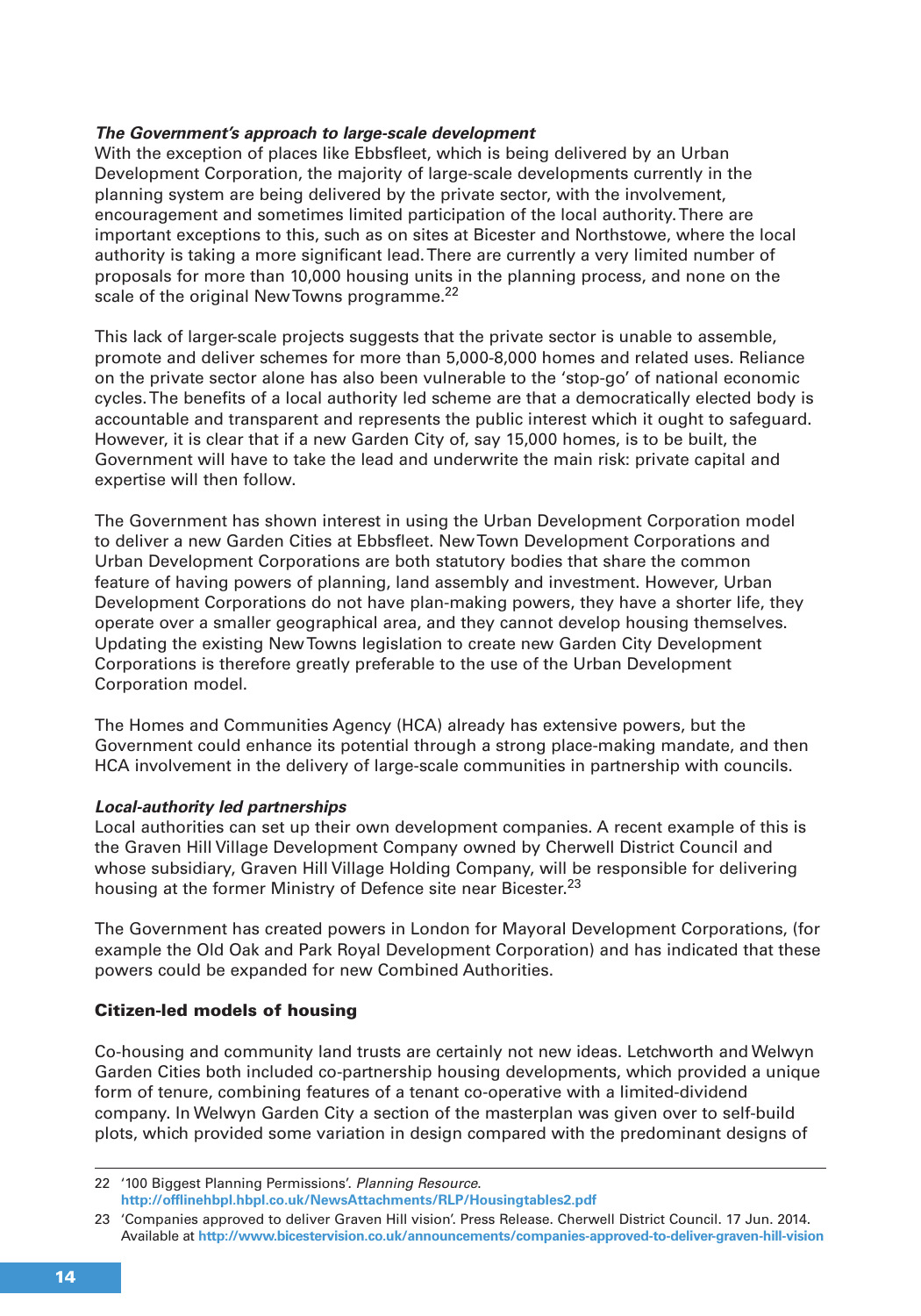architect Louis de Soissons. Self-build plans were passed across de Soissons' desk, and consequently the final designs were not as varied as might have been expected, although this did enable the Garden City to achieve a consistency in the narrative of housing design. Community co-housing and community land trusts are both models that could be incorporated in Garden Cities today.

#### **Self- and custom-build housing**

Self-build (or custom-build) housing has been identified as a major tool in the Government's strategy to solve the UK's housing crisis. Self-build rates in the UK currently lag behind those in Europe, where the model is flourishing. However, new Garden Cities provide a major opportunity to develop self- or custom-build housing at scale in Britain.

#### **Build to rent**

With home ownership remaining out of reach for many people, new Garden Cities should pursue a range of opportunities for delivering a diverse housing offer. Build to rent or the private rented sector could provide a positive option for people seeking to rent in the private market.

The Government's Build to Rent fund not only seeks to boost housing supply, but also aims to encourage institutional investment in the private rent sector, adding a much needed new investment stream into the creation of new communities.

| Recommendation | New Garden Cities should offer diverse housing tenure options,<br>delivered by a range of providers, from Garden City Development<br>Corporations or local authority housing companies in partnership<br>with housing associations, private sector housebuilders and SMEs,<br>through to smaller, citizen-led models such as co-operatives and<br>community land trusts. |
|----------------|--------------------------------------------------------------------------------------------------------------------------------------------------------------------------------------------------------------------------------------------------------------------------------------------------------------------------------------------------------------------------|
|----------------|--------------------------------------------------------------------------------------------------------------------------------------------------------------------------------------------------------------------------------------------------------------------------------------------------------------------------------------------------------------------------|

| Recommendation | Garden Cities must aim to attract new entrants into housebuilding,<br>by seizing the opportunity provided by build to rent, supporting<br>SME housebuilders, and encouraging a greater contribution from<br>the wider construction industry. |
|----------------|----------------------------------------------------------------------------------------------------------------------------------------------------------------------------------------------------------------------------------------------|
|----------------|----------------------------------------------------------------------------------------------------------------------------------------------------------------------------------------------------------------------------------------------|

| Recommendation | The New Towns Act needs to be updated to create new Garden City<br>Development Corporations which have greater local democratic<br>accountability and clear objectives to ensure long-term place-making. |
|----------------|----------------------------------------------------------------------------------------------------------------------------------------------------------------------------------------------------------|
|                |                                                                                                                                                                                                          |

**Recommendation Self- and custom-build homes are important parts of the housing mix in new Garden Cities, and land should be set aside for this purpose, potentially as serviced plots.**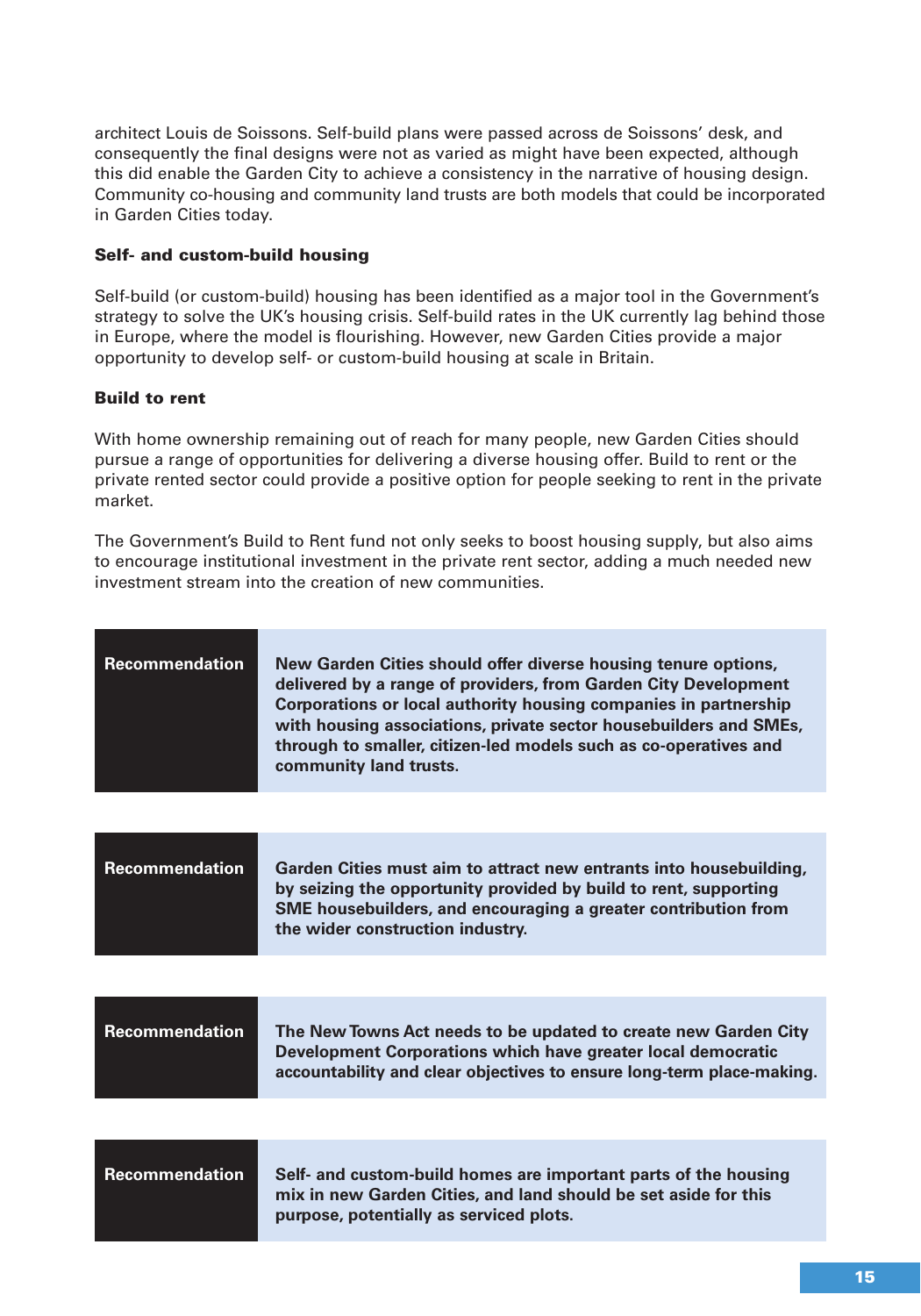### **3.3 Delivering desirable homes fit for the future**

#### **High-quality design**

Large-scale development does not have to mean that the quality of design is compromised. High-quality design is both more desirable and more durable. The Arts and Crafts inspired architecture of the Garden Cities is highly desirable over a century on – owing to the quality of materials as much as the design aesthetic. In The Art of Building a Home,<sup>24</sup> Raymond Unwin and Barry Parker, the architects and masterplanners who designed Letchworth Garden City, state: 'The essence and life of design lies in finding that form for anything which will, with the maximum of convenience and beauty, fit if for the particular functions it has to perform … Perhaps the most fruitful source whence charm of design arises in anything, is the grace with which it serves its purpose and conforms to its surroundings.'

Applying the Garden City principles to new communities does not mean mimicking Arts and Crafts architecture, but it does mean recognising the design principles articulated by Unwin and Parker; they highlighted the importance of beauty and usability, as well as the need to build with rather than against the grain of the landscape. The right architectural style must be chosen for the particular site. Conformity to a small number of fixed housing designs, both externally and internally, should be avoided. Quality is key, along with the provision of the highest sustainable building standards. Practical Guide 3 in this series, on masterplanning and design, sets out policy, principles and approaches for good design in large-scale new communities.

#### **Space standards, access and inclusion**

Homes in new Garden Cities must be accessible and flexible if they are to meet demographic realities. There must be decent minimum space standards, applicable across all tenures. As set out in Section 2.3, categories 2 and 3 of the Government's new housing standards framework are similar to standards for Lifetime Homes and wheelchair-accessible properties, respectively.

24 R. Unwin and B. Parker: The Art of Building a Home: A Collection of Lectures and Illustrations by Barry Parker and Raymond Unwin. Longmans, Green & Co., 1901



**High-quality design for social housing at Letchworth Garden City, where 31% of homes are socially rented**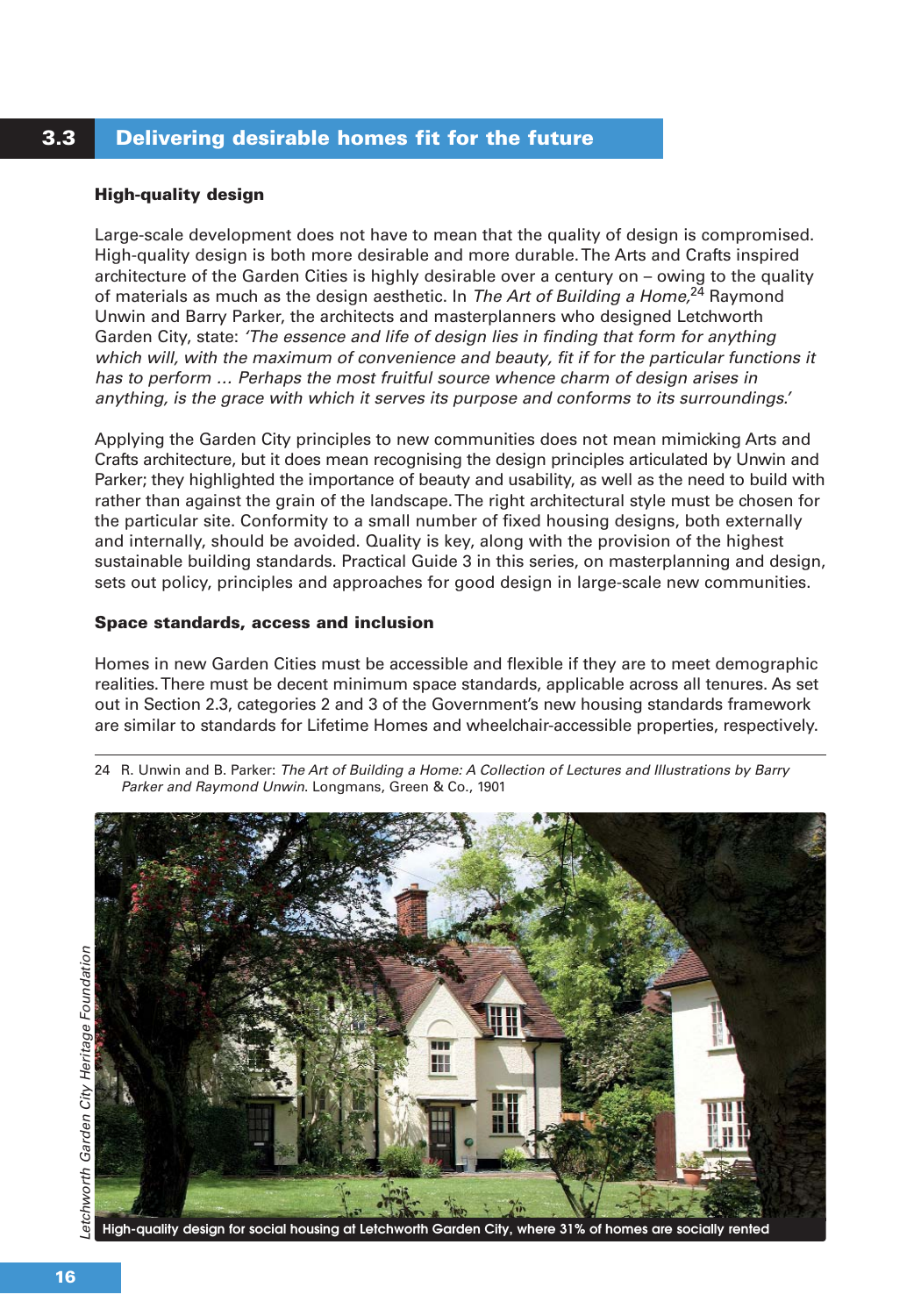The London Plan, which is currently being updated to ensure compliance with the Government's standards framework, states that at least 90% of homes should meet building regulation M4(2), 'Accessible and adaptable dwellings', and at least 10% of new housing should meet building regulation  $M4(3)$ , 'Wheelchair user dwellings'.<sup>25</sup> As a minimum, new Garden Cities should strive to meet this benchmark.

#### **Sustainability standards**

While there is no longer a mandatory set of national government sustainability standards for new homes and communities, the creation of new Garden Cities provides a significant opportunity to develop low-carbon solutions at scale – creating communities that are environmentally, socially and economically sound. A major advantage of creating a new Garden City is that low- and zero-carbon solutions can be laid down across a whole town, so that individual buildings can be incorporated in combined solutions, rather than each building being developed in isolation. BRE is currently developing a voluntary sustainability standard for new homes – the Home Quality Mark – which will be a useful assessment tool.26

Practical Guide 4 in this series, on planning for energy and climate change, sets out the opportunities that new Garden Cities provide to innovate and explore different approaches to the provision of energy and other services, drawing from the latest advances in low- and zero-carbon technologies in the UK and across Europe.

New Garden Cities should be zero-carbon communities, in that over the course of a year the net carbon dioxide emissions from all energy use within the buildings in the Garden City as a whole are zero or below. While this may seem a challenging target, it is technically possible and already being delivered at North West Bicester.

| <b>Recommendation</b> | A commitment to quality must be central to the vision, masterplan<br>and delivery of new Garden Cities. High-quality design is a key<br>Garden City principle; it is both more desirable and durable, and is<br>as much about the quality of materials as the design aesthetic. |
|-----------------------|---------------------------------------------------------------------------------------------------------------------------------------------------------------------------------------------------------------------------------------------------------------------------------|
|                       |                                                                                                                                                                                                                                                                                 |
| <b>Recommendation</b> | <b>Providing accessible and sustainable homes in new Garden Cities</b><br>should not be optional. The benchmark for new Garden Cities should<br>be that all new homes meet the space and accessibility standards<br>set out in the London Plan.                                 |
|                       |                                                                                                                                                                                                                                                                                 |
| <b>Recommendation</b> | New Garden Cities should aspire to be zero-carbon communities.<br><b>BRE's Housing Quality Mark is a useful voluntary framework for</b><br>assessing the quality and sustainability of new homes.                                                                               |

<sup>25</sup> Housing Standards Policy Transition Statement. Implementation: October 2015. Greater London Authority, May 2015. **https://www.london.gov.uk/sites/default/files/housing\_standards\_policy\_transition\_statement\_may.pdf**

<sup>26</sup> Details of the Home Quality Mark can be found at 'The future of sustainable housing: creating a new standard'. Webpage. BRE, 2015. **http://www.bre.co.uk/page.jsp?id=847** and from the Home Quality Mark website, at **http://www.homequalitymark.com/index.jsp**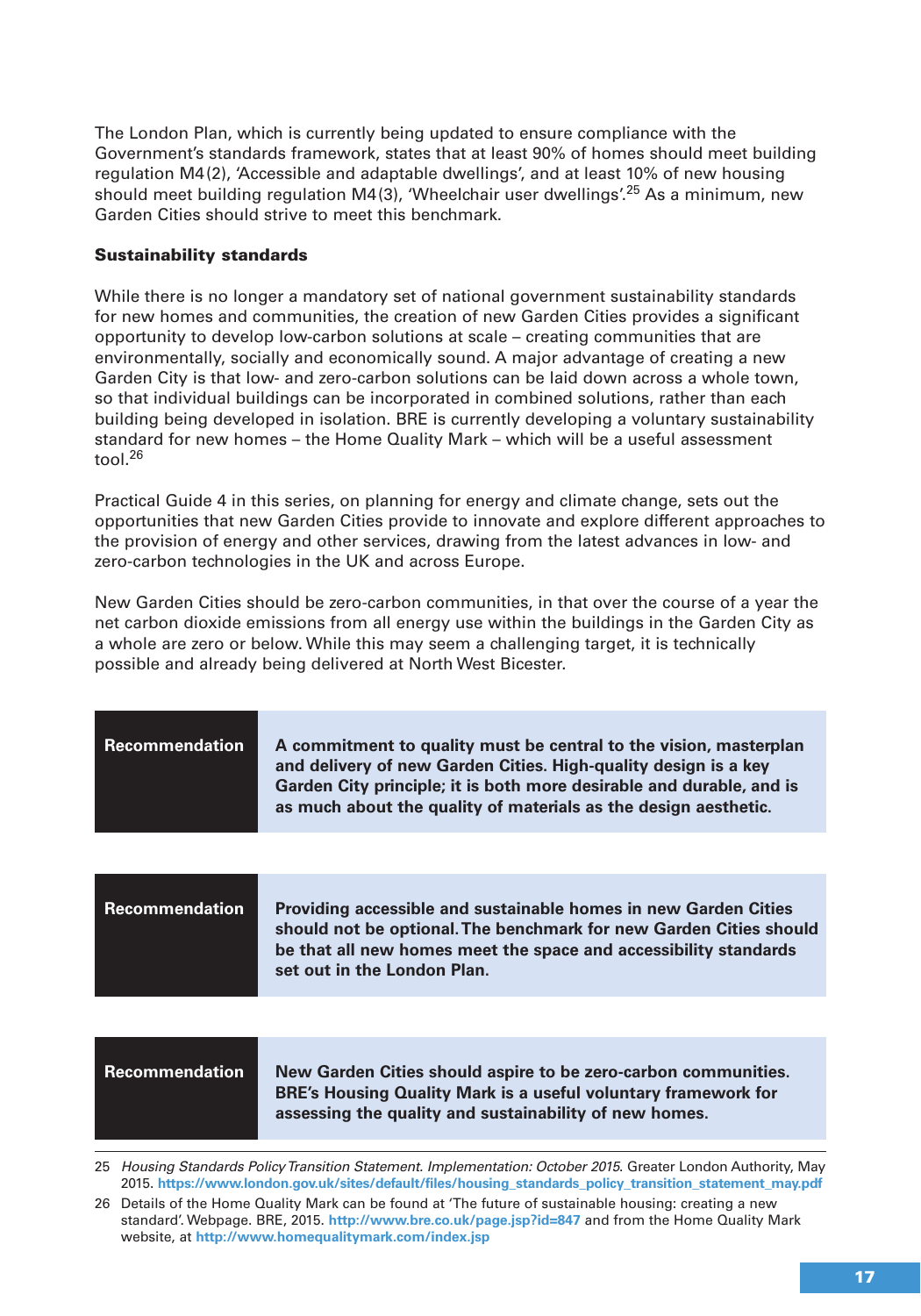Case studies

The following three case studies demonstrate aspects of the successful application of the principles set out in Section 3.

#### **4.1 Community cohousing – Cannock Mill, Colchester**

While co-housing is not yet mainstream in Britain, it is growing in popularity and success. It potential is demonstrated by the Cannock Mill Cohousing scheme at Colchester in Essex, recently granted planning consent.<sup>27</sup> The scheme is for 23 homes (mix of houses and flats) in a sustainable community based around three key sets of values:

- 'Good neighbourliness in supporting each other within the cohousing community and in making a positive contribution to the social, economic and cultural life of our locality, Old Heath, Colchester and the surrounding area.'
- 'Active ageing as a way of encouraging participation, health, independence and environmental awareness.'
- 'Eco awareness embodied in low energy design, sharing of resources and more integrated living arrangements.<sup>'28</sup>

The Cannock Mill Cohousing scheme demonstrates strong support for high-quality design and sustainability:

'We love the architectural and ecological quality of the designs and are confident that when built it will be a beacon for future developments. Our new buildings are designed to achieve Passivhaus standards for very high energy efficiency and very low running costs. They are designed to Lifetime Homes to provide accessible and adaptable homes for the future.'<sup>29</sup>

**http://cannockmillcohousingcolchester.co.uk/**

#### **4.2 Zero-carbon homes – North West Bicester**

Elmsbrook, the first phase of development at North West Bicester in Oxfordshire, led by A2Dominion, demonstrates that it is possible to develop highly sustainable, zero-carbon homes in large-scale new developments in Britain today.

North West Bicester was announced as one of four Government-designated 'Eco-towns' in the UK in 2009. Following this announcement those involved in the North West Bicester project have worked hard to make it a truly exemplar model of sustainable development. In 2014 Bicester was awarded 'Garden Town status' by the Government and, as a result, it is to receive funding to support the delivery of 13,000 homes, 21,500 jobs, and a new motorway junction.<sup>30</sup>

<sup>27 &#</sup>x27;Planning go ahead for cohousing in Colchester'. Press Release. Cannock Mill Cohousing, Aug. 2015 **http://cannockmillcohousingcolchester.co.uk/2015/08/cohousing-planning-permission/**

<sup>28 &#</sup>x27;Our values'. Webpage. Cannock Mill Cohousing. **http://cannockmillcohousingcolchester.co.uk/our-values/**

<sup>29 &#</sup>x27;Our future community at Cannock Mill'. Webpage. Cannock Mill Cohousing. **http://cannockmillcohousingcolchester.co.uk/our-future-community-at-cannock-mill/**

<sup>30 &#</sup>x27;New measures will provide thousands of new homes'. Press Release. Department for Communities and Local Government, 2 Dec. 2014. **https://www.gov.uk/government/news/new-measures-will-provide-thousands-of-new-homes**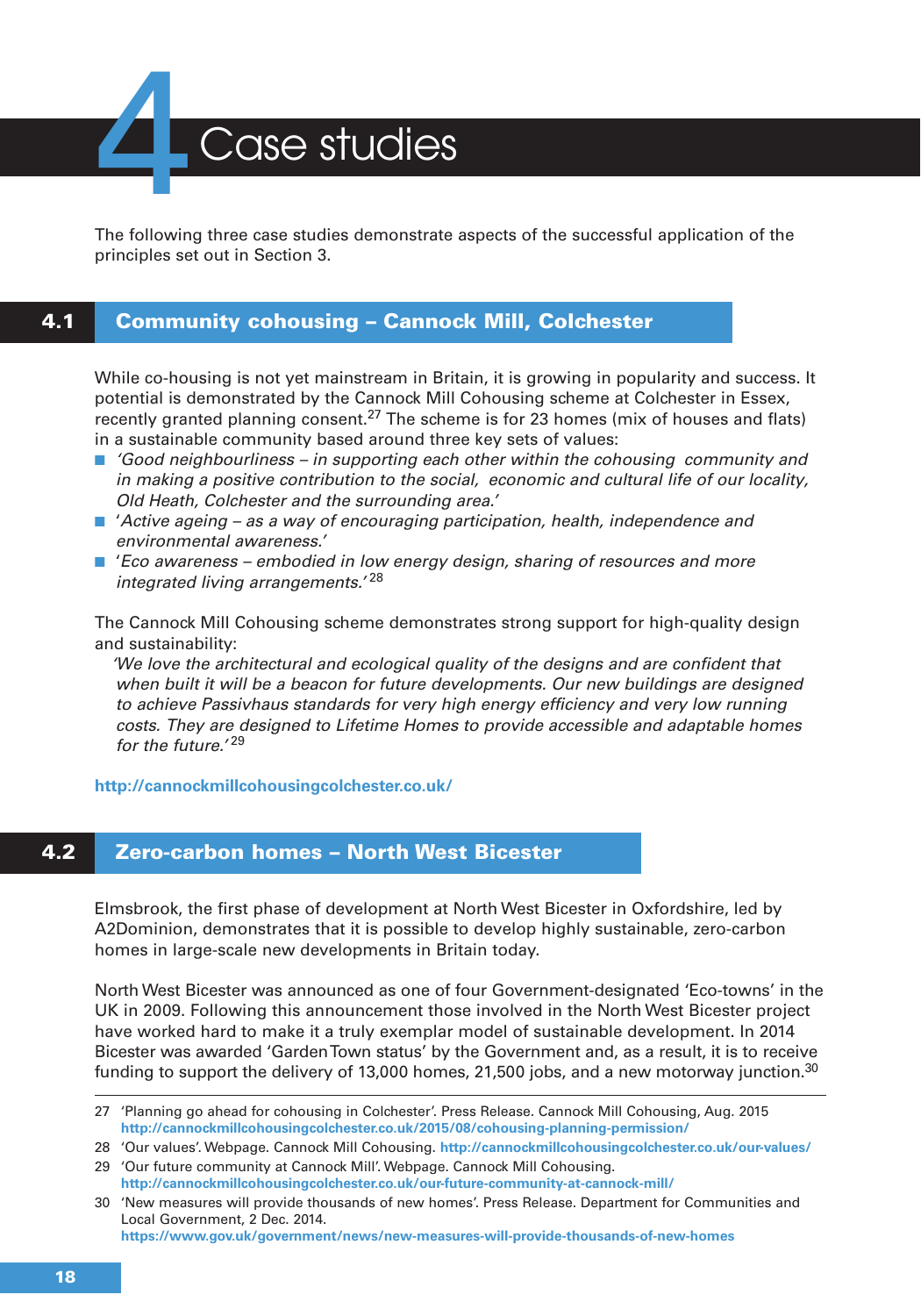

**Computer-aided visualisation of the Graven Hill development at North West Bicester**

The 2014 announcement includes the North West Bicester Eco-town as well as other sites in the area such as Graven Hill and South West Bicester.

The energy objectives for North West Bicester are defined by its 'Eco-town' status and the policies set out in *Eco-Towns. A Supplement to Planning Policy Statement 1*,<sup>31</sup> an ambitious government policy document, regrettably revoked in March 2015<sup>32</sup> but with an exemption for North West Bicester. It remains the foundation for the new community's sustainable energy objectives. Elmsbrook is a development of 393 zero-carbon homes, a primary school, a local shop, an eco-pub, and a community centre. The first phase of the development is guided by four key energy principles: <sup>33</sup>

- *Onsite electricity generation:* Every home in the first phase of the development has rooftop solar panels, making it the UK's largest domestic solar array (equivalent in area to two and a half football pitches).
- *District heating:* A gas-fired combined heat and power (CHP) district heating system will provide heating and hot water for every home.
- *Energy-efficient homes:* The homes will be built sustainably, using timber frames, and will be highly insulated with triple-glazing.
- **Sustainable transport:** The community design will give priority to walking, cycling or taking the bus, with the aim of reducing the proportion of journeys made by car to 50%, down from the Bicester average of 67.5%.

#### **http://nwbicester.co.uk/**

<sup>31</sup> Planning Policy Statement: Eco-Towns. A Supplement to Planning Policy Statement 1. Department for Communities and Local Government, Jul. 2009.

**https://www.gov.uk/government/uploads/system/uploads/attachment\_data/file/7773/pps-ecotowns.pdf** 32 'Cancellation of Eco-towns policy is bad news for the green economy'. Press Release. TCPA, 6 Mar. 2015. **http://www.tcpa.org.uk/resources.php?action=resource&id=1244**

<sup>33 &#</sup>x27;Energy'. North West Bicester webpage. A2Dominion. **http://nwbicester.co.uk/the-first-phase/living/energy/**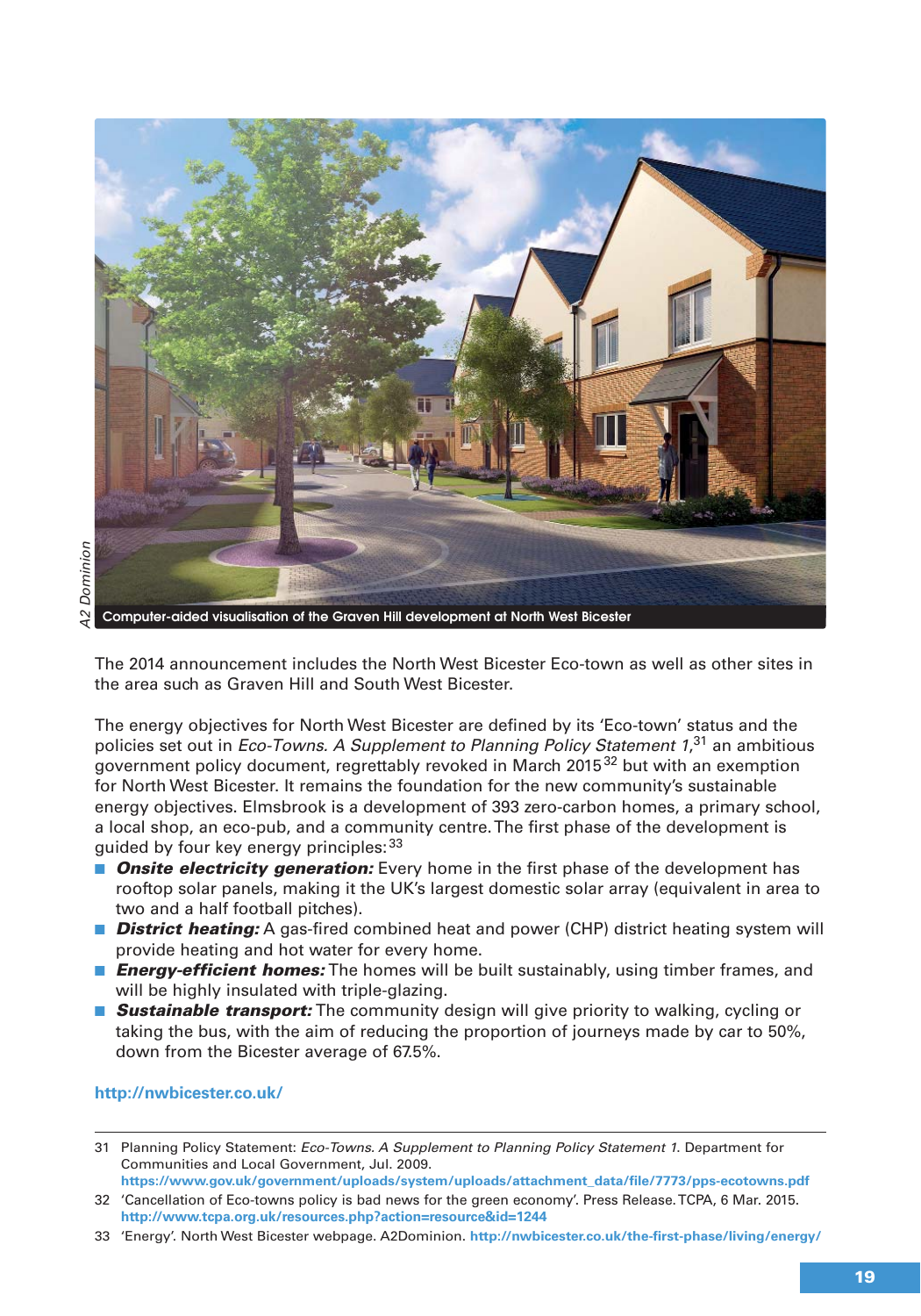#### **4.3 Self-build – Homeruskwartier district, Almere, the Netherlands**



Located to the south west of Almere city centre, the Homeruskwartier district is an innovative experiment in large-scale self-build, on a site occupying 100 hectares. It clearly demonstrates what is achievable by planning at scale: by early 2012 around 1,000 self-build homes had been built; about 3,000 are planned.<sup>34</sup>

The local authority has masterplanned the area into a number of districts, each with around 720 self-build plots, with different grades of building permit. All the infrastructure, including roads and utilities, is installed by the local authority, which sells the plots at around £290 per square metre. There is a mix of building types and costs, but on average three-bedroom homes cost around £150,000 (including the cost of land).<sup>35</sup>

**http://www.selfbuildportal.org.uk/homeruskwartier-district-almere**

<sup>34 &#</sup>x27;Almere, Holland'. Webpage. The Self Build Portal. **http://www.selfbuildportal.org.uk/homeruskwartierdistrict-almere**

<sup>35</sup> Ibid.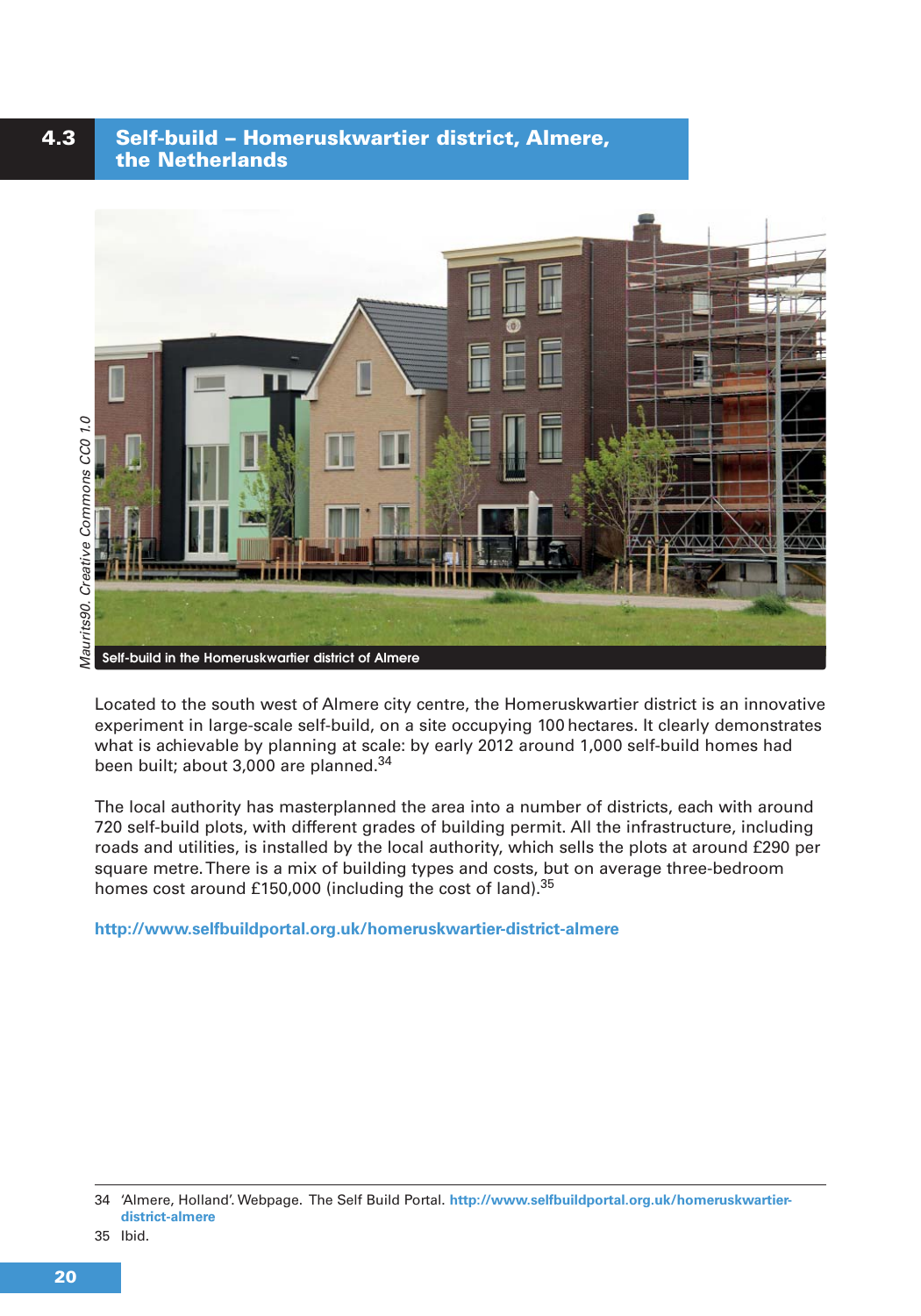## Current funding opportunities

The funding context continues to evolve, but current funding and support opportunities include:

- **Advisory Team for Large Applications (ATLAS):** Access to expert planning and technical advice through the ATLAS team to help schemes progress from conception through to planning consent. **http://www.atlasplanning.com/page/index.cfm**
- HCA support for community-led housing: The Homes and Communities Agency 'is committed to supporting communities to deliver their own community-led housing'. **http://cfg.homesandcommunities.co.uk/community-led-housing**
- **Custom Build Serviced Plots Loan Fund:** £150 million fund for schemes of between five and 200 housing units. **https://www.gov.uk/government/publications/custom-build-serviced-plots-loan-fund**
- **Large Sites Infrastructure Fund:** £1 billion fund available over the 2015/16-2019/20 period to reflect the longer-term nature of large housing schemes. **http://cfg.homesandcommunities.co.uk/ourwork/large-sites-infrastructure-programme**
- **Starter Homes:** The Government have pledged that £2.3 billion will be spent on building 200,000 Starter Homes over the next five years. This money will be given to housebuilders to provide a 20% discount on new homes. **http://www.new-homes.co.uk/starter-homes/**
- **Build to Rent Fund:** A fully recoverable investment, made by way of a loan, where the Government shares risk or bridges finance to help schemes to be built, managed and let. It is available to cover up to 50% of eligible development costs. **https://www.gov.uk/government/collections/build-to-rent-guidance-and-allocations**